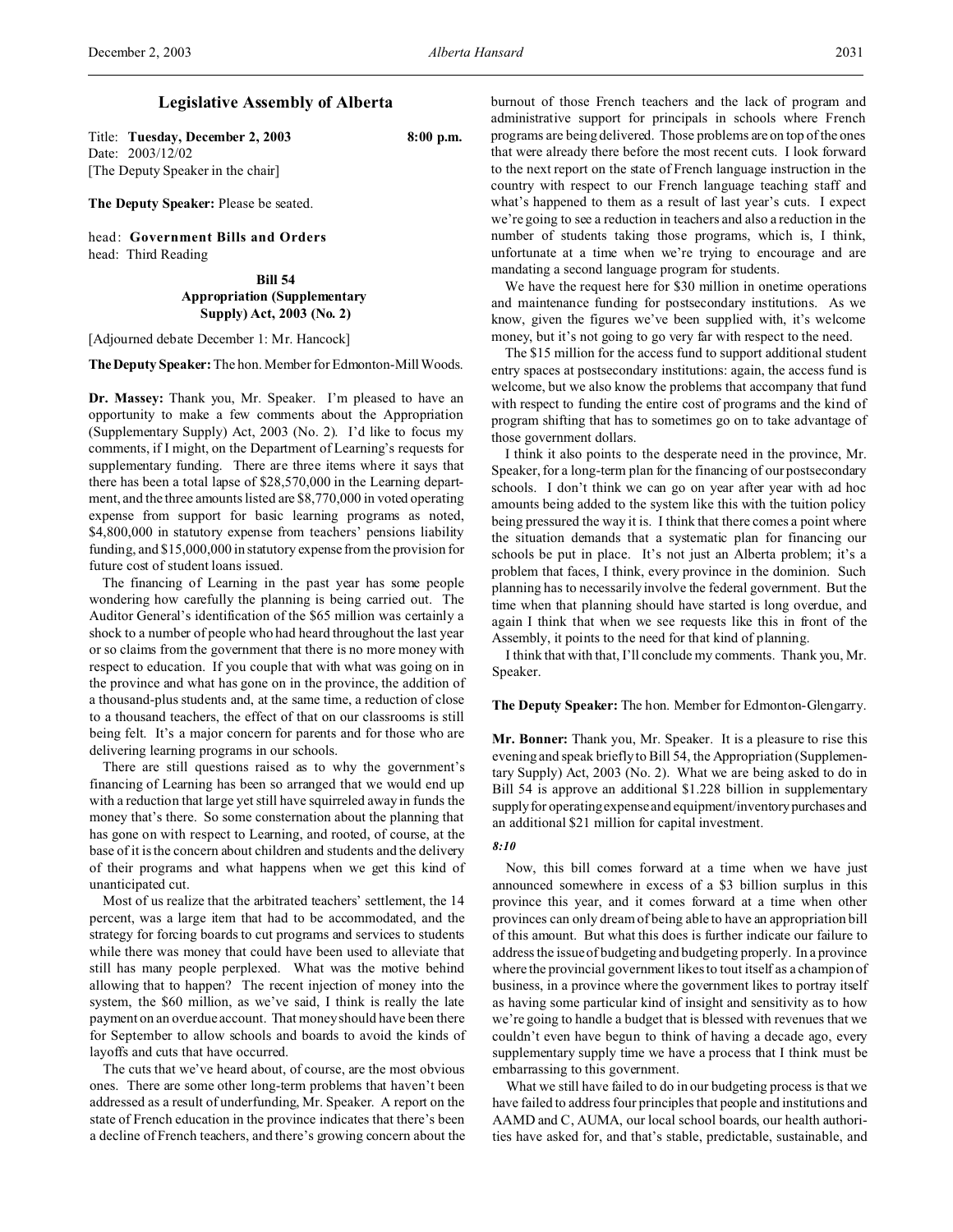equitable funding for their programs. Certainly, this is huge when they look at their budgets, when they look at their business plans, when they try to deal with the pressures that are placed upon them.

One of the things that we still haven't figured out – and it was good to see that we do have a stability fund that is finally established in our budget. Of course, that was a good Liberal idea brought to this Assembly by my predecessor, Laurence Decore, the former MLA for Edmonton-Glengarry and the Liberal leader. Certainly, one of the reasons for that was the fact that it would alleviate this start-and-stop type of programming that we have.

All we have to do is look at southeast Calgary, the issues that are facing that part of the city, where there has been rapid growth, where schools are required, where hospitals are required, how many times they've been announced and how many times those announcements have been deferred or stopped, and still that part of Calgary does not have the necessary infrastructure projects for its people. This is after years of billion dollar surpluses. So we do not have a very good budgeting process when this happens and every year we are coming back to supplementary supply to fill our needs.

Certainly, there were some pressures that were put on our budget this year that we hadn't expected, and one of those, of course, was BSE. But every year in this province we know that we're going to have forest fires. In recent years, when our climate appears to have changed so that we're not getting the rainfall that we once got, then we have to put into the budget those costs of fighting those forest fires. Yet every year it is as an almost after-the-fact type of issue that we deal with this problem.

As well, what is upsetting in this particular set of supplementary supply is that even with the pressures that have been put on this government, there doesn't appear to be that much assistance for those people who are less fortunate than the rest of us. I look at Human Resources and Employment, which is requesting a total of \$32 million. Now, then, this is not to increase the allotment to various peoples on AISH. This is because we have \$5 million for the supports for independence program "to fund an exceptional number of utility arrears cases." Again, if the price of natural gas rises, if the price of electricity rises, then certainly those things have to be taken into account in the budget. We cannot budget on prices that were in effect five years ago and hope for people to be able to meet the demands on their income at today's high prices.

As I look through this budget, I see, for example, as I've just brought up, that we are looking for \$5 million for supports for independence, and this is in utility arrears. If those people are in arrears, what have we done to their lives when they're trying to cope with less? We can't help but think that some of the money that's been allotted that's going to schools is certainly to address a problem that they're having with skyrocketing electricity and natural gas bills. Yet they are facing these high electricity bills because of government policy, because of deregulation.

I notice here, as well, that Seniors is requesting an additional \$36.97 million. Again, \$17 million of this is for the Alberta seniors' benefit program to assist low-income senior citizens with increases in long-term care accommodation costs. When we do not allow seniors who are on fixed incomes time to react, time to budget, time to work a 42 percent increase into their bills, then certainly we are going to have people in our communities that are going to have great difficulty with this huge increase in such a short period of time.

What people fail to realize is that in many of these instances we have seniors who because of the condition of their health end up living in two different residences, the healthier person living in the home, the other person in some type of assisted living. They certainly cannot cope. Their budgets were stretched to run one home let alone having to keep one person in assisted living while the other one tries to cope with running a home.

As well, we have special-needs assistance of \$11 million, which is for onetime personal expenses. It's certainly welcomed by seniors and is something that they need. We have almost \$8 million which has been budgeted in here to assist contracted agencies with operations and maintenance costs.

So when we look at supplementary estimates, we know that seniors are just another one of those groups that's having a great deal of difficulty facing their increased costs. Certainly, I would expect to see all of these issues addressed in the upcoming budget. We cannot continue to have to come back to the well in the form of supplementary supply to address issues and to address expenses that we know are going to be faced by our seniors, by people on AISH, by health authorities, by our school boards, by our communities in this province.

Mr. Speaker, with those comments I will take my seat, and I will look forward to hearing the comments of other members of this House when it comes to Bill 54, the Appropriation (Supplementary Supply) Act, 2003 (No. 2). Thank you.

# **The Deputy Speaker:** The hon. Member for Edmonton-Highlands.

**Mr. Mason:** Thank you very much, Mr. Speaker. I'm pleased to speak to our supplementary estimates, and I just want to put on the record some concerns in a number of areas. The first one is the Department of Agriculture, Food and Rural Development. The supplementary estimates for this department are enormous. There's a million dollars for the department's share of the market recovery strategy, \$4 million for the stranded beef export container initiative, \$6 million for the farm water program, \$564,285,000 for bovine spongiform encephalopathy, or BSE, compensation programs under rural services, another \$5 million for cull cow and bull product development, \$6 million to support enhancements to transmissible spongiform encephalopathies, TSE, testing and animal health surveillance, and \$135,023,000 in provincial funding for the Canadian agricultural income stabilization program resulting from the federal/provincial agriculture policy framework agreement.

#### *8:20*

While I agree, Mr. Speaker, that these expenditures are necessary, I want to make some comments about the whole BSE issue. I can't help wondering if a very significant portion of these expenditures could have been avoided if the department and the minister were doing their job. I want to indicate that the delay in the testing of the cow that was found to have BSE has been acknowledged to have had an impact on decisions of other governments to ban Alberta beef, to ban Canadian beef, and it's worth taking a look at some of the events leading up to that delay.

Of course, the government's elk farming program is well known, and it was a bit of a fiasco, and a lot of farmers that were enticed into that industry lost a lot of money. One of the main reasons that it failed was because of chronic wasting disease. The result was that priority was given for testing at provincial labs of the heads of elk, and that is the reason why the head of this particular cow was not tested immediately. That's part of the reason. The other part of the reason was significant cuts to the inspections in that part of the department.

Now, the government, as is its practice, has come back and corrected it. The government is very good at rushing to fix very serious problems. The problem with that is, Mr. Speaker, that the problems are almost always of the government's own making, and it costs an awful lot of money to fix it. So I guess I have to ask the question: would this enormous expenditure of over a half billion dollars have been necessary if orders hadn't been given that heads of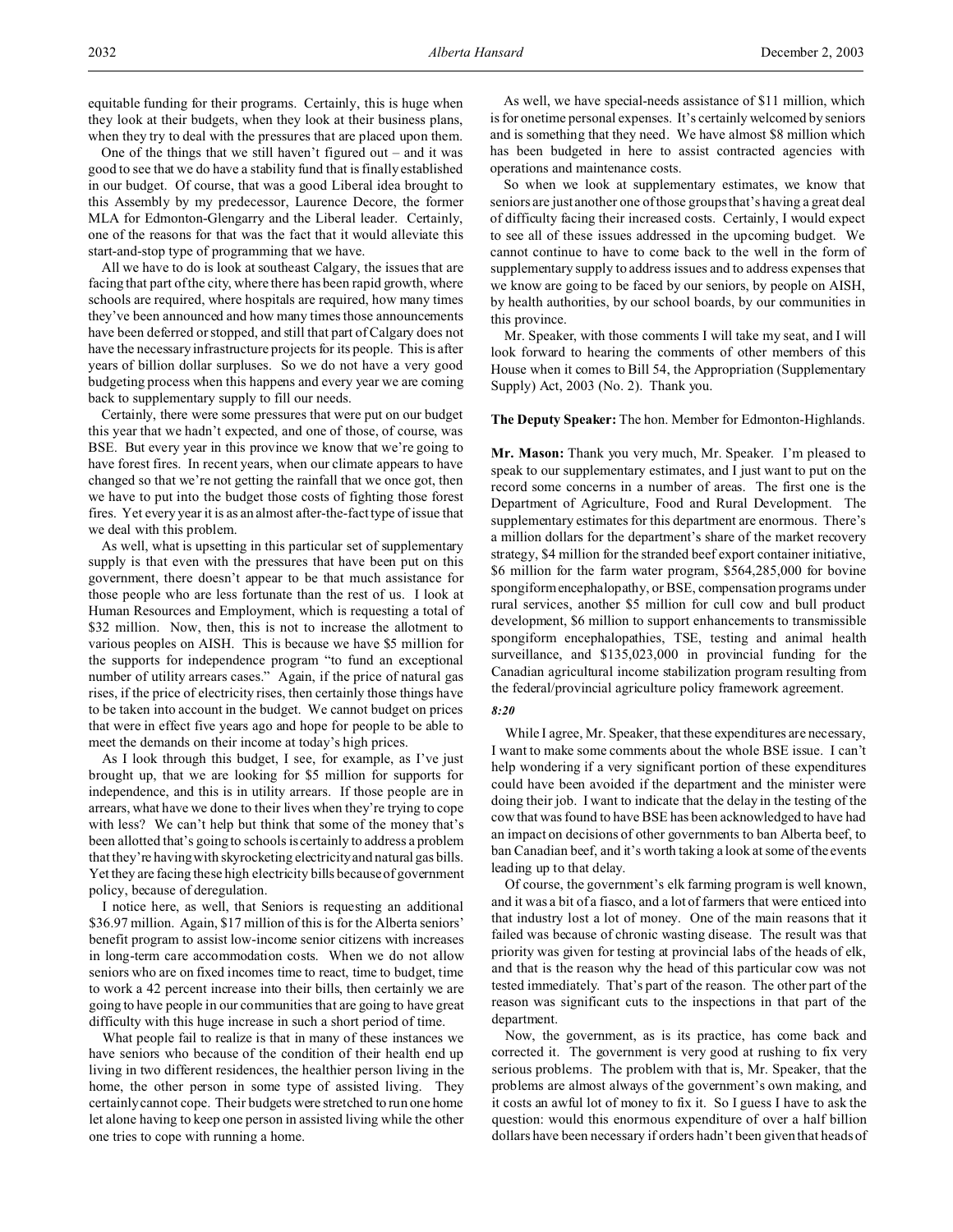elk had to be tested as a priority? With respect to that, I think that it's a legitimate question to be raising because it is just an enormous amount of money – an enormous amount of money – that this province has expended for a single case in order to support the beef industry.

Now, I want to turn to the Learning department, and here we see some significant expenditures. The government is proposing these expenditures in order to meet the proposals of the Learning Commission, and the government is again rushing to take a lot of credit for fixing a problem that they created in the first place. The difficulty, Mr. Speaker, is that this funding, while vitally necessary, does not make up for all of the cuts that took place earlier.

We are all aware of the difficulties that arose when the government imposed an arbitration process on the teachers and that arbitration process came up with a settlement and the Minister of Learning insisted that the school boards should fund the settlement out of their existing funds and rejected all assertions made by the opposition in this House that it was going to create a problem. Well, we saw that there were a thousand staff positions that were cut by school boards across Alberta in the last year.

So the money contained here, while important, while helpful, and while responding to the Learning Commission's recommendations in part, does not fully compensate the school boards of this province for the lack of support that they have received for the teachers' settlement in the past. It's a difficult situation, Mr. Speaker, and I really think that the government should start funding education at a level that had been established prior to those settlements plus the additional funding that the Learning Commission recommends, and this falls far short.

So I want to indicate that there is a real difficulty with the spending contained in this. The amount of spending in a global sense is very large. Some of it, as has been said, is not necessarily anticipated – for example, drought and forest fires – but I think we can safely predict that over a long period of time, Mr. Speaker, those costs will rise. They'll vary fairly significantly from year to year, but over a period of years – five, six, 10 years – we know that there's going to be an upward trend, so there's no reason for the government not to set aside money on a longer term basis in order to meet those costs so that we're not always coming back with these massive supplementary estimates. I think we can safely predict that as the climate warms and as the province dries out, both drought and forest fire expenditures are going to steadily increase.

Now, I want to come to another point, Mr. Speaker, and that is the \$250,000 for MLA consultation with Albertans on the province's place in Confederation. This is in the Finance estimates. There's not much, I think, that can justify this expenditure. Perhaps the PC Party would like to pay for it, but I don't think the taxpayers should be footing the bill for this kind of expenditure. Most of the information that might have been found is probably available on web sites or from local officials or could be picked up at one of the many parliamentary conferences that MLAs attend. So this particular expenditure is rather useless, in my view, and we ought not to vote it.

Mr. Speaker, that concludes my remarks on the supplementary requisitions, supplementary estimates, and because of the government's mishandling of the BSE issue, we will not be supporting the supplementary estimates.

*8:30*

**The Deputy Speaker:** Comments? Questions?

**Mr. Lund:** Mr. Speaker, the member has on more than one occasion made some very, very erroneous remarks regarding BSE and the whole process. He lays the blame on the department of agriculture, and this is just totally wrong.

The facts, Mr. Speaker, are that the biggest reason that the animal was not tested immediately was because when the animal was diagnosed by the veterinarian on-site, it was very clear that they thought that the animal had pneumonia. So there wasn't a priority, plus the fact that that animal was taken out of the food chain. It never did get in the food chain, so there was no great big panic to start the testing.

If he's being critical of the process, of course, a lot of it's to do with the federal Food Inspection Agency, but I've got to put in a real plug for them. The fact is that not very long later there was imported hamburger that came into Canada, and it was found to be contaminated with E coli. The federal Food Inspection Agency picked it up, so it didn't get into the marketplace. This BSE cow was picked up and didn't get into the food chain, yet the E coli meat passed through the American system. So for him to now start criticizing that the reason that there has to be this expenditure is because there was a cut in the department of agriculture is complete folly.

So I would like to ask the hon. member – and he made some comments the other night about somehow the whole issue of confined feeding operations being tied into this – the history of this animal from its birth and the type of operations that it went through before it got to the point of being killed, slaughtered, and thrown into the tank because the carcass was deemed unfit for human consumption.

**The Deputy Speaker:** Edmonton-Highlands, do you wish to respond?

**Mr. Mason:** Well, Mr. Speaker, I can tell the hon. minister that the history is that it was three months waiting to be tested, and one of the reasons that that took place was that there was a big backlog of elk heads that had to be tested because of the bungled program of Alberta Agriculture to encourage farmers to get into game ranching of elk.

The second reason was the shortage of people to do tests, and there were, in fact, cuts to the inspection personnel, which I don't think the minister has denied.

The third piece is, of course, that this delay was referenced by other governments and politicians in the United States as part of their campaign to keep Alberta beef out of the United States. It was seized upon by those representatives of farm states to use as ammunition to put pressure on the administration in the United States to extend the ban. So it contributed very directly to a tremendous loss to our beef producers and contributed directly here to the fabulous expenditure that the government is now seeking from this Assembly.

[Motion carried; Bill 54 read a third time]

# **Bill 47**

# **Tobacco Tax Amendment Act, 2003 (No. 2)**

**The Deputy Speaker:** The hon. Minister of Revenue to move.

**Mr. Melchin:** Thank you, Mr. Speaker. I'm pleased to rise to move third reading of Bill 47, the Tobacco Tax Amendment Act, 2003 (No. 2).

I'd just like to point out again to all members here that the key element in this bill, that we've articulated in previous readings, was to lower the threshold. The percentage rate on cigar taxes is one of the key issues in this bill. That is being lowered to 95 percent, still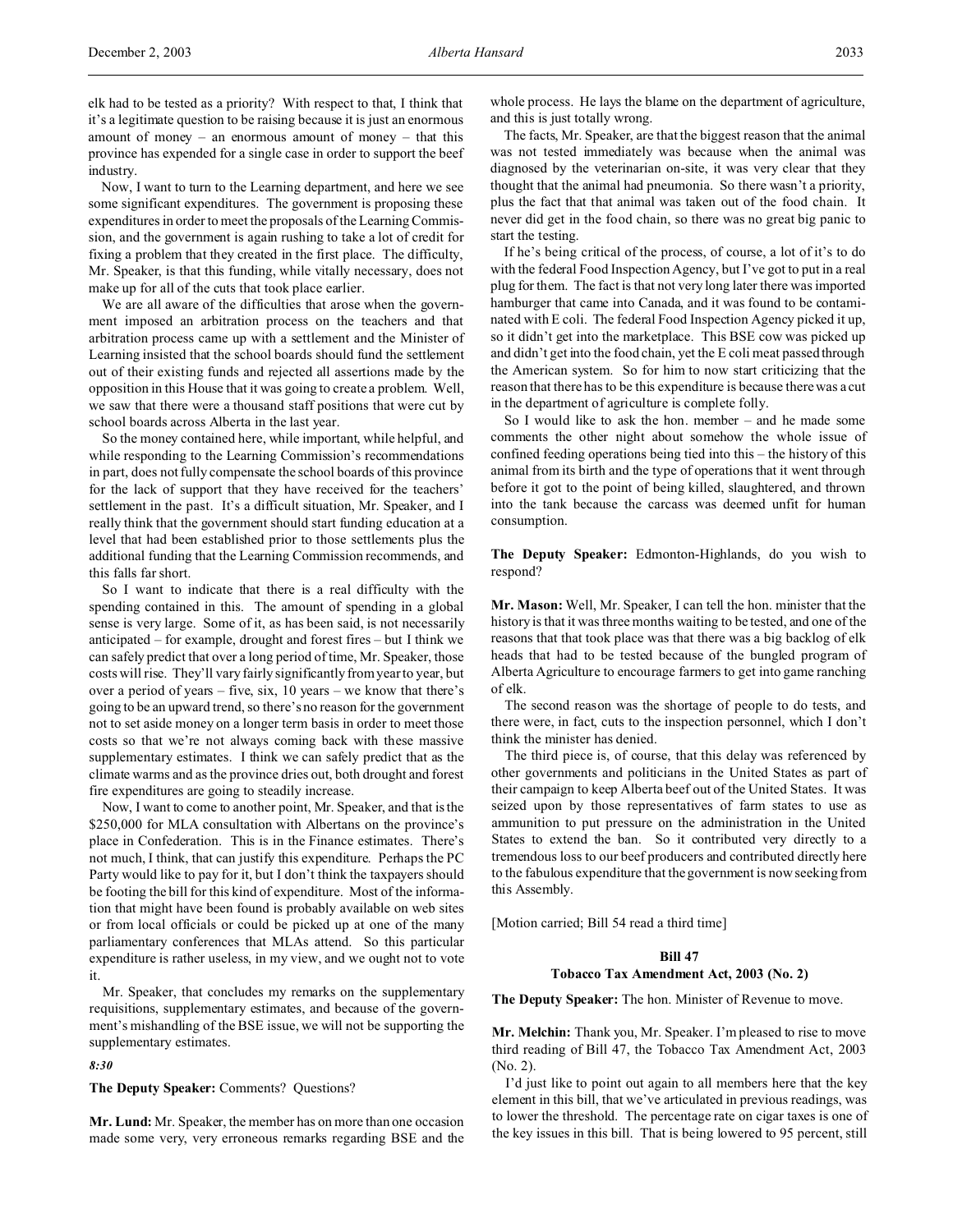95 percent as a markup of the suggested retail price. When you talk about B.C. at 77 percent, when you talk about Manitoba at 60 percent of that rate, when you speak of Ontario at 57 percent, the only other province that even comes close to ours is Saskatchewan at the same 95 percent rate. So we still are the highest markup on cigars of any province in this country.

It has followed our high tax policy, literally, on tobacco to dissuade and discourage consumption of tobacco products. In that regard, that still remains the policy. What this adjustment reflects is that the content of tax on cigars is going to more closely approximate that in comparison to cigarettes as a percentage of the total price. About half of it will be tax for both cigarettes and cigars, and it would also make us more in line with the other provinces that didn't raise their cigar rates quite as high as we did originally to help mitigate the problems, be it of smuggling among provinces and those kinds of activities.

The rest of the issues in the act are administrative in orientation, have something to do with collection issues to strengthen our ability to collect taxes appropriately and fairly as necessary.

So thank you, Mr. Speaker. I'll take my seat.

**The Deputy Speaker:** The hon. Member for Edmonton-Highlands.

**Mr. Mason:** Thank you very much, Mr. Speaker, and I'm pleased to rise to speak to third reading of this bill. You know, I appreciate the hon. Minister of Revenue's position on this as he introduces a bill to lower taxes on tobacco, and it's interesting sometimes the positions that we get ourselves into in politics. I know that there was a tremendous push, because fine cigars are enjoyed by a certain strata of our society and they were finding the cigars just far too expensive. I know that because when I returned from a vacation last winter, I brought back some cigars, not that I smoke. In fact, they're still in the fridge because we don't know anybody that smokes. Well, I can see some hon. members here are putting up their hands.

I did go and check in a couple of cigar outlets in Old Strathcona to find out the prices, and I was quite surprised how high, in fact, prices were for very good cigars. So I can understand the situation that the minister finds himself in having to lower taxes on tobacco products and taking steps which will no doubt benefit the economy of Cuba, Mr. Speaker.

# *8:40*

You know, it's interesting. I'm torn on this bill, honestly, Mr. Speaker, quite torn about it because I've been a strong opponent of smoking all my life, and it's a difficult policy issue for governments, and price mechanism is one of the tools available to the government. I appreciate attempts that are made by the government to deter smoking, but I also understand that the government does not want to be the highest tax region of the country, which it clearly was. I know the government is also interested in low taxes, and the Premier did promise a couple of years ago, or during the last election, I guess, that taxes had no where to go in this province but down, and this is the first example other than the billion dollar corporate tax cut where we've actually seen the taxes going down. Mostly they've gone up since that time.

On balance, Mr. Speaker, I appreciate the minister's predicament here, and I just want to indicate that I do feel that it's important that we continue to use all the tools at our disposal to reduce smoking, and I'm sure the Minister of Health and Wellness would agree with me that this is one of the major sources of costs in our health care system. Cigars aren't the big villain compared to cigarettes, I suppose, but there is plenty of evidence to indicate that cigars are, in fact, also very, very harmful and are just as carcinogenic as cigarettes, although good cigars don't have all of the chemicals and so on that they put in cigarettes. So it may be they're somewhat less carcinogenic. I don't really have the background knowledge to comment on that authoritatively.

I do think the basic issue here is to maintain an approach on the part of government which discourages smoking and continues to use the various tools at its disposal. So, in this case, Mr. Speaker, I will not be supporting the bill.

Thank you.

**The Deputy Speaker:** The hon. Member for Edmonton-Ellerslie.

**Ms Carlson:** Thanks, Mr. Speaker. Happy to have one last opportunity to speak to Bill 47. When the minister was speaking, it was sounding to me like he was trying to talk himself into this bill that reduces taxes on smoking, of all things, and adjusting to the thought of losing \$8 million a year in revenue. Now, if that isn't a strange combination for this particular minister to have agreed to, I can't think of anything else stranger, but this goes to show what a very effective lobby by a very few people can do and how they can impact government. It's interesting to note that this government can still be overtly subject to doing what their friends want rather than following the policies that they initially laid out with regard to cigar taxes, cigarette taxes, and loose tobacco taxes in general. I wonder if a poor people lobby to reduce the prices of cigarette taxes would have been quite as effective.

Thank you.

**The Deputy Speaker:** Comments or questions?

**Mr. Snelgrove:** Yes, a comment, please. It's simply not fair to make this an argument totally about health. If you lived in a border community where half of the small businesses or convenience stations on one side of the border could sell cigars at half the price, you would see how quickly trade areas change. The gasoline sales stop, and it all changes. It's easy to sit here and say: well, it's not about that. It's about fairness, and that's all it's about. It's fairness straight across the board.

**The Deputy Speaker:** Comments or questions?

**Mr. Mason:** Yes, please, Mr. Speaker. I wonder if the hon. member would comment on whether or not that indicates that perhaps the hon. Member for Vermilion-Lloydminster is suggesting that Saskatchewan is a low tax environment.

**Ms Carlson:** Mr. Speaker, you know, I'm reviewing the comments made by the government members themselves and made on behalf or perhaps by the Minister of Revenue and, gee whiz, doesn't it say that they did a study of small businesses and specifically acknowledged that they did not believe that there was any direct impact on businesses, that a part of the campaign had been to state that some businesses would go out of business, and the minister's own copy that came out with regard to that bill would indicate that that was not true.

[Motion carried; Bill 47 read a third time]

head: **Government Bills and Orders** head: Committee of the Whole

[Mr. Tannas in the chair]

**The Chair:** I now call the Committee of the Whole to order. When everyone in the committee is ready, we'll commence.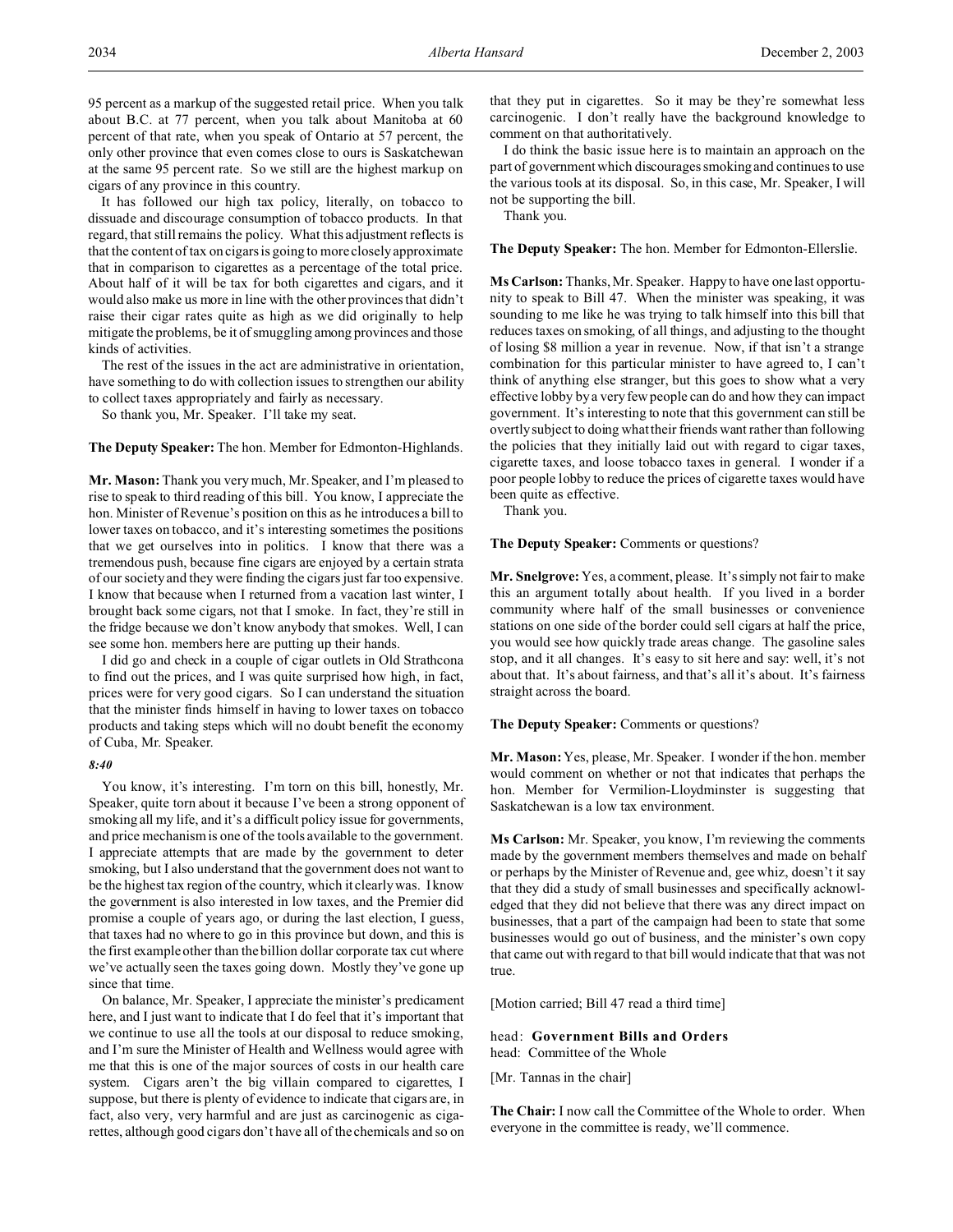# **Bill 53 Insurance Amendment Act, 2003 (No. 2)**

The Chair: Just so we're clear on where we were, we've had a number of amendments. All of them have now been cleared from the table, either passed or defeated, so we're back on the clauses of the bill, as it were.

The hon. Member for Edmonton-Ellerslie.

**Ms Carlson:** Thank you, Mr. Chairman. I have a few general comments to make before we get back into the amendment war that I'm sure is going to occur this evening, and that's with regard to the comments that have been made on this bill where they talk about tort reform lowering insurance rates. We received quite a bit of information indicating that that is not an accurate statement to have made, and I would like to put a few of those quotes and some of that background on the record at this time, if I can.

What we have here before us is a number of cases – this has been an issue in the States – where insurance companies have put themselves on the record saying that tort reform will definitely not lower insurance rates.

The representative of the Ohio health insurance company was testifying before the Wyoming Legislature and specifically said, "Tort reform will not lower rates." That was in 2003.

The Medical Assurance Company of Mississippi said, "Tort reform does not provide a magical 'silver-bullet' that will immediately affect medical malpractice insurance rates." That was in September of 2002.

Patricia Costante, chairman and CEO of the MIIX Group of Insurance Companies, when asked by New Jersey Assemblyman Paul D'Amato whether, if caps are enacted in New Jersey, her insurance company would not raise premiums and would in fact reduce them, said, "No, we're not telling you that." That was at a meeting of the New Jersey Assembly joint committee on Banking and Insurance and Health and Human Services on medical malpractice in June of 2002.

The American Insurance Association said, "The insurance industry never promised that tort reform would achieve specific premium savings." This was an American Insurance Association press release dated March 13, 2002.

Sherman Joyce, president, American Tort Reform Association, stated, "We wouldn't tell you or anyone that the reason to pass tort reform would be to reduce insurance rates." From *Liability Week*, July 1999.

Victor Schwartz, general counsel, American Tort Reform Association: "Many tort reform advocates do not contend that restricting litigation will lower insurance rates, and 'I've never said that in 30 years.'" This was from *Business Insurance*, 1999.

Dick Marquardt, Washington insurance commissioner: "It was 'impossible to attribute stable insurance rates to tort-law changes or the damages cap,' since rates also improved in states that did not pass tort reform." From the *Seattle Times,* May of 1991.

#### *8:50*

The chairman of Great American West Insurance Company stated: "Tort reform 'will not eliminate the market dynamics that lead to insurance cycles,' and 'we must [never] over-promise – or even imply – that insurance cycles will end when civil justice reform begins.'" *Liability Week*, January of 1988. Too bad the government didn't take that advice. We have seen a number of overpromises, Mr. Chairman, in this particular legislation and, certainly, many implications that taking the steps they're taking will lower insurance rates.

A Connecticut state lawmaker stated:

The insurance industry now says [tort reform] measures will have

no effect on insurance rates. We have been disappointed by the response of the insurance industry. The reforms we passed should have led to rate reductions because we made it more difficult to recover, or set limits on recovery. But this hasn't happened.

That's from UPI, March of 1987.

State Farm Insurance Companies from Kansas said: We believe the effect of tort reform on our book of business would be small . . . The loss savings resulting from the non-economic cap will not exceed 1% of our total indemnity losses . . . In our sample of liability claims, no claim was found that would have been affected by the joint and several restriction."

And also any savings due to alternative payment methods would be "negligible." This is from a letter from the assistant vice-president of the state filings divisions to the Kansas Insurance Department, October, 1986.

Aetna Casualty and Surety Company from Florida. After Florida enacted what Aetna Casualty and Surety Company characterized as "full-fledged tort reform," includinga \$450,000 cap on noneconomic damages, Aetna did a study of cases it had recently closed and concluded that Florida's tort reforms would not affect Aetna's rates. Aetna explained that "the review of the actual data submitted on these cases indicated no reduction of cost." That came out of a statement made August 8, 1986. That's exactly what this government says they're going to accomplish with this legislation, yet we have company after company, statement after statement saying that it isn't true.

In St. Paul, Florida, St. Paul's found "a total effect of about 1% savings" from Florida's 1986 tort reforms but that even this 1 percent might be inflated. St. Paul concluded that

the noneconomic cap of \$450,000, joint and several liability on the noneconomic damages, and themandatory structured settlements on losses above \$250,000 will produce little or no savings to the tort system as it pertains to medical malpractice.

This comes from the St. Paul Fire & Marine Insurance Company, medical and professional liability, state of Florida, 1986.

General Accident Insurance Company, Washington state, says: "Given that liability losses constitute such a low proportion of business owners' losses, GA feels it is prudent to continue with the original proposal of a 10 percent increase in base rates." Well, how do you like that? That's exactly what happened in other provinces in this country, Mr. Chairman: rates went up. That's what happened in the States too. What guarantees do we have from this government that that is not going to happen here?

It goes on. The *Times* wrote that

the highly touted tort-reform legislation enacted by the Legislature early this year is not lowering liability-insurance rates as promised, according to preliminary filings made with the state insurance commissioner.

Allstate Insurance Company, Washington state. In asking for a 22 percent rate increase following passage of tort reform in Washington state, including a cap on all damage awards, the company said, "Our promised rate would not be measurably affected by the tort reform legislation." The *Seattle Times*, July 1, 1986.

St. Paul, again, Washington state. After enacting the 1986 Washington tort reforms, St. Paul said that the limit on plaintiffs' lawyers fees "probably will have no effect on loss costs" and that "a 'cap' can become a target in smaller dollar cases, thus actually working to increase costs." Well, isn't that an interesting statement, Mr. Chairman? "We do not have the data that would allow us to project the actual probable effect in either direction." This is a letter from the executive vice-president, Saint Paul Fire & Marine Insurance to the insurance commissioner in Washington in 1986.

Great American West Insurance Company in Washington state. After the 1986 Washington tort reforms the Great American West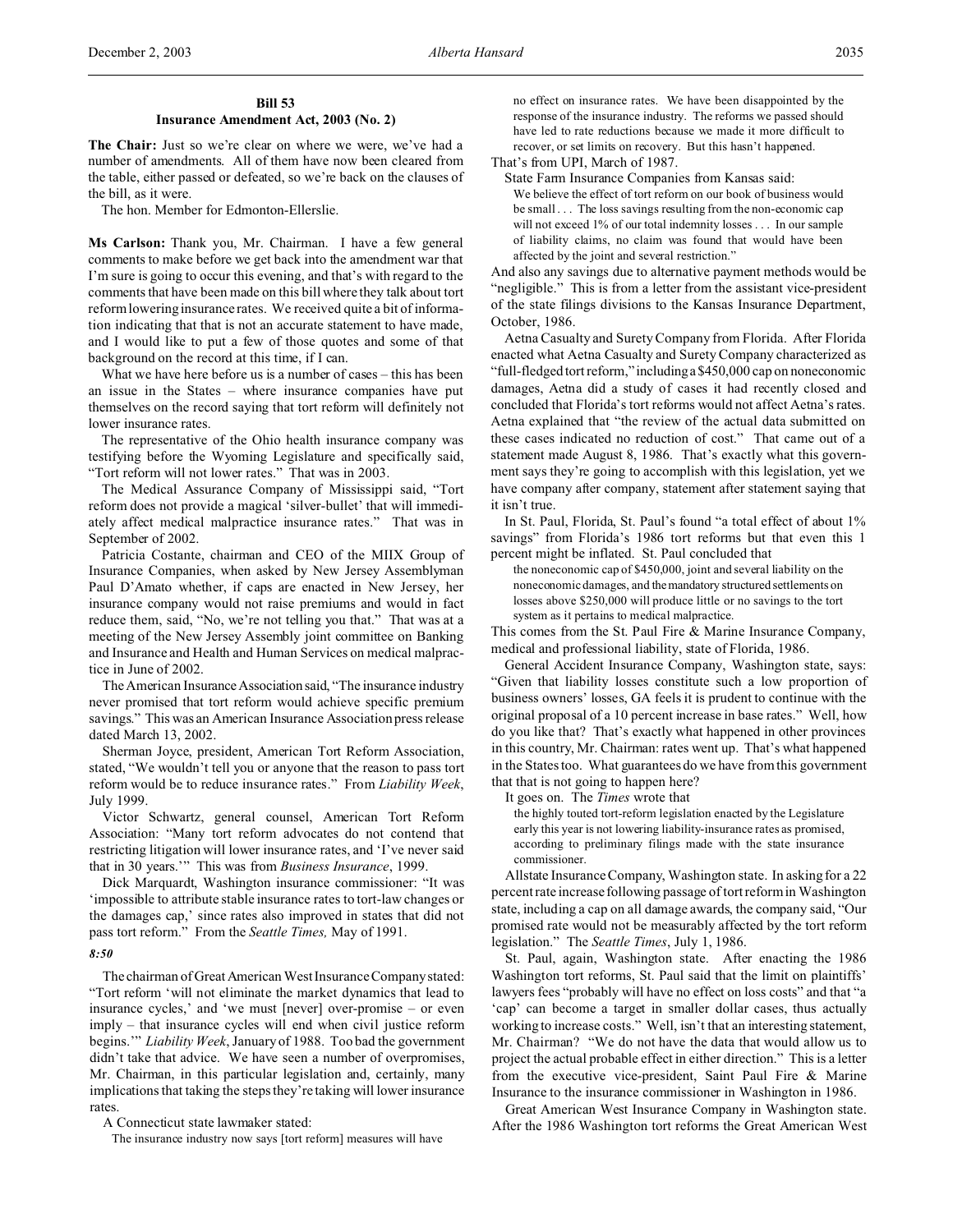Insurance Company said that on the basis of its own study it does not appear that the 'tort reform' law will serve to decrease our losses, but instead it potentially could increase our liability. We elect at this point, however, not to make an upward adjustment in the indications to reflect the impact of the 'tort reform' law.

So they are saying at this time that they're not going to increase their rates, Mr. Chairman. Well, we can see what's coming down the road for us in this province.

Basil Badley, chief Washington state lobbyist for the insurance industry: "Legislators and consumers were mistaken from the beginning if they thought tort reform was going to lessen personal liability insurance costs." *Seattle Times*, 1986.

Iowa municipalities. In 1983 Iowa limited joint and several liability in order to limit the liability of cities and counties. Yet in 1985 41 Iowa counties had their liability insurance canceled within a 30-day period, leading former Iowa Senate Majority Leader Lowell Junkins, who had led the fight for tort reform, to change his position and to urge other legislators not to make the same mistake.

Well, it looks like for the first time in this Assembly I might have something in agreement with the Member for Edmonton-Calder, and I am hoping that he will comment on what we have to say here and the information that has been shared with us.

Pennsylvania municipalities. A blue-ribbon Pennsylvania commission found that the cost of municipal liability insurance rose sharply in the mid-1980s even in those states which had capped damages against municipalities around the mid-1970s insurance crisis. November 1985.

New Mexico municipalities, Mr. Chairman. In 1976 New Mexico capped municipal liability at \$500,000 per person, and in 1982 it eliminated joint and several liability, yet premiums rose sharply for New Mexico municipalities during the mid-1980s insurance crisis just as they did in the states without caps.

Vanderbilt University. A regression analysis conducted by Vanderbilt University economics professor Frank Sloan found that caps on economic damages enacted after the mid-1970s insurance crisis had no effect on insurance premiums. That's from 1985.

I'm sure we're going to see the same kind of studies come forward in the years to come from our universities, where they are definitely going to see that the failure of tort reform to cut insurance prices is a fact and that this government has led Albertans down the garden path one more time on an issue that is intensely important to all of us. In this province it is not possible for most of the population to get around without having access to a vehicle, and it particularly significantly disadvantages young people who may be trying to look for jobs where there is no reasonable public transit access.

Thank you, Mr. Chairman. I'll take my seat at this time and participate a little later on in the debate.

**The Chair:** The hon. Member for Spruce Grove-Sturgeon-St. Albert.

**Mr. Horner:** It's a pleasure for me to rise this evening to get a few comments on the record on Bill 53, the Insurance Amendment Act, 2003 (No. 2). I want to go on record as supporting the bill, and I want to talk about some of the things that I like in it but also some of the reservations that I have.

First, I did want to chat a little bit about the items that we have on limiting general damage and awards for pain and suffering. I think that it's important that we do have the establishment and health assessment guidelines and best practices to assess whether an injury is in or out of that limit. I think it's also very, very important that we're not limiting anyone's right to court if they disagree with that assessment. They can go to court and see if they can establish that

their injury may or may not be outside of the definition that we're going to have. That is also going to the establishment of an independent medical evaluation process to determine if an injury is subject to the limit, and governing those fees as well. So I think those are good things that are in there.

# *9:00*

I'm also, Mr. Chair, happy that we were able to come up with a change in the geographic territories such that even though for many, many, many years we have been paying different rates around the province, we're going to over the next few years have that stabilized somewhat so that we have an Edmonton/Calgary rate, if you will, on the maximum on the grid as opposed to a difference, which is what we have today. I'm also pleased that the section B accident benefits are going to be increasing from \$10,000 to \$50,000 and, as well, with a lot of the other good things in this bill, which are things like the advance payments on future settlements, having a structure that we can do that with, our structured settlements, disclosure of policy limits.

One of the other things that I think is very important in this legislation that we haven't had before, Mr. Chair, goes back to something that was brought to my attention by a constituent the first year that I was elected, where the insurers were not required to give notice to the registrar when insurance was dropped. We do have that in this legislation, and I'm happy to see that. The authorization requires insurers to give notice to the registrar of motor vehicles whenever a contract of insurance is canceled or not renewed, which is another good thing, I think, in there. Consumer complaint resolution is also within this legislation as well as the new risk sharing pool, which I think will benefit a number of drivers.

The things that I have some concerns about – and I'm hoping that the hon. Member for Medicine Hat will be able to help me with them and address them somewhat – are the rate-setting board and the teeth that we're going to give this board to ensure that the rates that are out there are going to be fair and reasonable and equitable to all of the drivers in Alberta, that this rate-setting board is going to have the strength to hold their feet to the fire, if you will, to maintain the competitive advantage in Alberta of the insurance rates. I'm hoping that there will be some teeth in not only the rate-setting board but also in the monitoring of the optional coverage so that we don't have a crossover of costs from one to the other and that we do indeed see some of the benefits of some of the things that we're doing for the majority of the drivers in Alberta.

I would like to see other things that aren't in this legislation. I think we do need to look at things like advertising restrictions for some of the injury legal firms, perhaps even regulation on contingency fees for injury lawyers – I think that's something that we need to look at as a government – and potentially some of the other items that may be related to justice that we might want to look at changing down the road to also help take some of the costs out of the system so that consumers benefit as a whole.

With that, Mr. Chair, I just wanted to make sure that I got those points on record. I do support this legislation. I think that as a longterm solution to the problem we have with insurance in the province today, this is the right track. Staying with the status quo is not an option, and we need to move forward.

Thank you, Mr. Chair.

**The Chair:** The hon. Member for Edmonton-Mill Woods.

**Dr. Massey:** Thank you, Mr. Chairman. I'm pleased to have the opportunity to make a few comments on Bill 53, the Insurance Amendment Act, 2003 (No. 2), at this time. One of the huge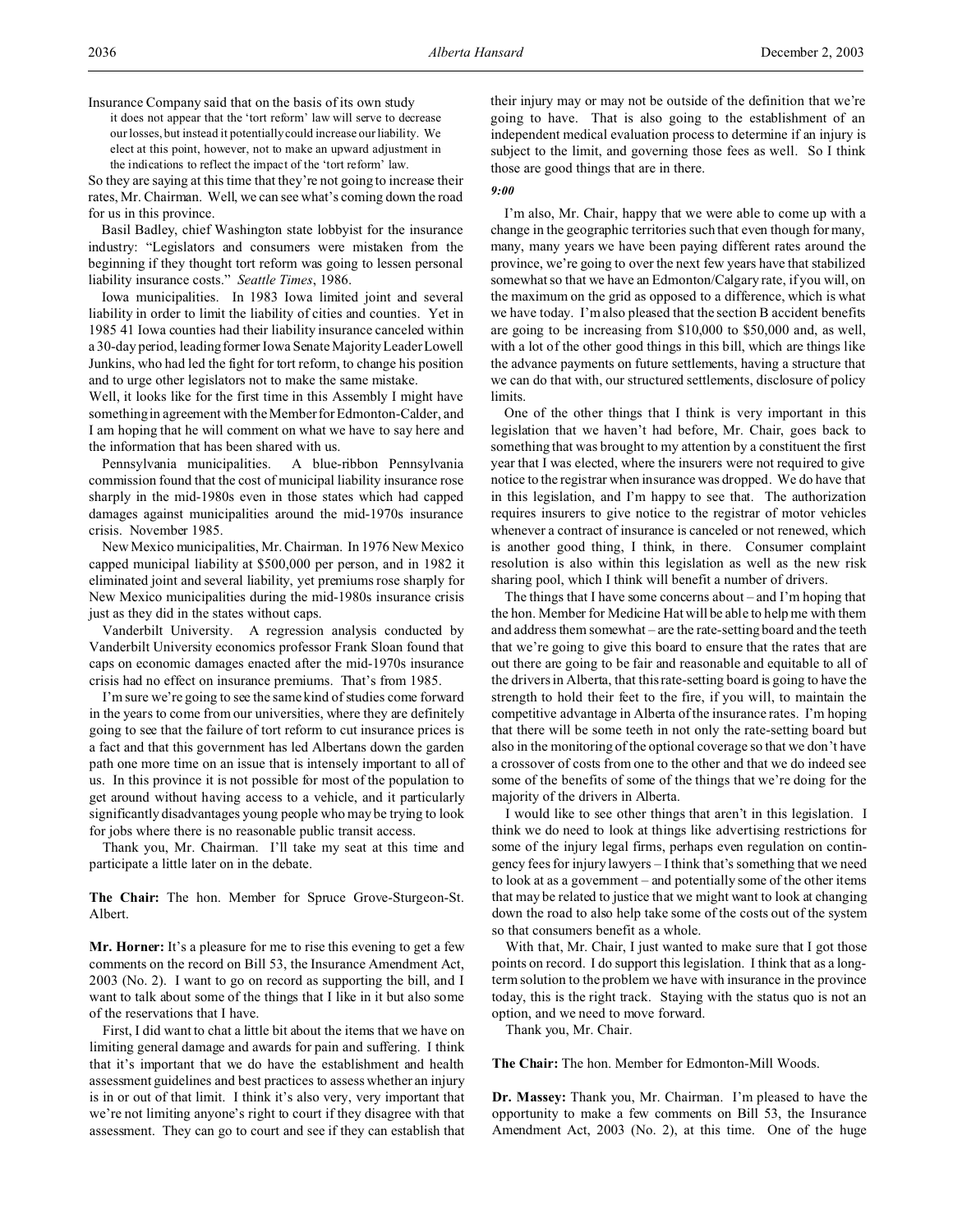One of the difficulties many callers have is trying to understand the freeze and just exactly why the freeze is imposed at a time when rates are at their highest. If you look at those sections of the bill, in section 17, where the freeze is dealt with, a great deal, in fact almost all of the authority for dealing with the freeze rests with the Lieutenant Governor in Council. The powers given to the cabinet under section 17 are very, very extensive. They can decide whether the freeze is going to be retroactive, whether there are going to be some classes of insurers that are exempted from the freeze, whether there will be a class of automobiles that shall be exempt in whole or in part from the application of an order by the cabinet, to exempt in whole or in part a class of insurers, and to "prescribe or otherwise describe the premiums and the levels of premiums to which the order applies." Then it goes on to list a number of things:

- (h) suspend or modify the application or operation of any one or more provisions of this Act . . .
- (i) suspend or modify any decision of the Alberta Automobile Insurance Board.

And I see it goes on.

There is just very extensive and powerful authority given to the cabinet to make decisions with respect to the premium freeze, and I think that if I'm listening to my constituents correctly, it's of major concern. They don't understand, as indicated, why the freeze was put on when rates are at their highest, and they are, as I've heard from a number of them, uncertain as to what happens to the freeze in the future.

Those concerns are apart from the letters I get from specific constituents about their insurance company. I tabled a letter earlier today from a constituent who claims that he just went to have his insurance renewed, and there, in fact, was no freeze, that the insurer has raised his rates. He was somewhat outraged and ends up expressing some real concern as to what's happening. So the freeze, I think, has not been explained to the satisfaction of many Albertans, why it's at the level that it is. Certainly, I think that if Albertans read the provisions and the power given to the cabinet with respect to premium freezes and relate that to their experience with energy rebates, there's real cause for concern.

The question about whose interests are being served still needs to be addressed, and I think this section of the act does little to assure Albertans that the freeze is going to be an open process that's going to be easily understood and that changes to any freeze won't be arbitrarily changed by the cabinet. So a whole set of concerns are addressed around the freeze. There are some suggestions for amendments that will be made at a later time, Mr. Chairman, with respect to those provisions.

#### *9:10*

As another whole section of the bill that hasn't had a lot of public question raised about it but certainly by those insurance watchdog groups and those that are in the industry, the automobile insurance rate board has generated a lot of discussion, the provisions in the bill that outline the appointment of the automobile insurance rate board. I guess that one of the concerns and a major concern for some people is: will the rate board protect the interests of consumers?

With respect to the appointment of that board, what guarantee will there be that consumers' interests will be paramount and that we won't slip into the situation that we have today where rate proposals seem to automatically be endorsed and put into practice with very rare exception? So questions about that board: the powers that the board has, the appointments, the number of individuals, three but not more than seven members. Again, they're going to be appointed by the Lieutenant Governor in Council and the superintendent, with the notion that this will, again, be done by cabinet. I hope that one of the things that we might see is an attempt to define some criteria that will be used to invite qualified members of the public to serve on the board and that this won't be an opportunity to appoint people on a political rather than a competency base with respect to making decisions about insurance in the province.

There's the listing of the establishment and the duties of the board in terms of exercising their power, how the board will operate if there isn't a quorum or there isn't a full group to make a decision, and a requirement for an annual report. I think that that's a good requirement, that at least annually there'll be a need for the board to answer to the public, at least to the minister, and the minister then has a requirement to lay the report in front of the Assembly. So, again, a number of concerns about the appointments to that board and the role that the cabinet will have in the operation of the board, because the cabinet, as I've indicated before, has extensive powers with respect to this act and to the insurance industry.

The third area – and this one is another one that is really, really a major concern if constituents' letters and e-mails are any reflection, Mr. Chairman – is the provisions that would limit claims for minor injuries. No matter how often the government repeats the notion that this doesn't prevent someone from going to court, there still remain a large number of Albertans who believe that it is wrong to provide any limitations on minor injuries and some real question about the kinds of statistics that are being put forward to justify the need for such limitations and also the assumption that seems to be being promoted of widespread fraud in making those claims. I've had real questions raised about those assumptions and how those ideas seem to have taken hold and pervade many of the discussions on this particular item.

The last section is the matter of Albertans choosing to be covered by one or more insurance companies and not being allowed to claim from both. It seems like a strange provision given the arguments that we've heard in the Legislature about a need for choice and for people to choose to run their own lives and to protect themselves in ways that they see fit. Again, it's an area where although there hasn't been as much discussion, there is still concern that those kinds of limitations are put in place. I've had some argue that it seems to be an effort to chill people who are insured in their efforts to cover themselves with respect to any kind of misfortune with respect to their automobiles.

So I think that with those few comments, Mr. Chairman, I look forward to the amendments that are going to be presented later this evening and an opportunity to look in more detail at some of the specific provisions of the bill. Thank you.

**The Chair:** The hon. Member for Edmonton-Highlands.

**Mr. Mason:** Thank you very much, Mr. Chairman, and I'm pleased to speak at committee stage to Bill 53. This past weekend we had a very successful convention of the New Democratic Party in Calgary, and whilst I'm sure it was not as large as the PC convention is, neither were there lots of people who attended simply because we were the government and could dispense largesse. Nevertheless, it was a very good convention. It was addressed by any number of excellent speakers, including Jack Layton.

#### **Mr. Magnus:** Who?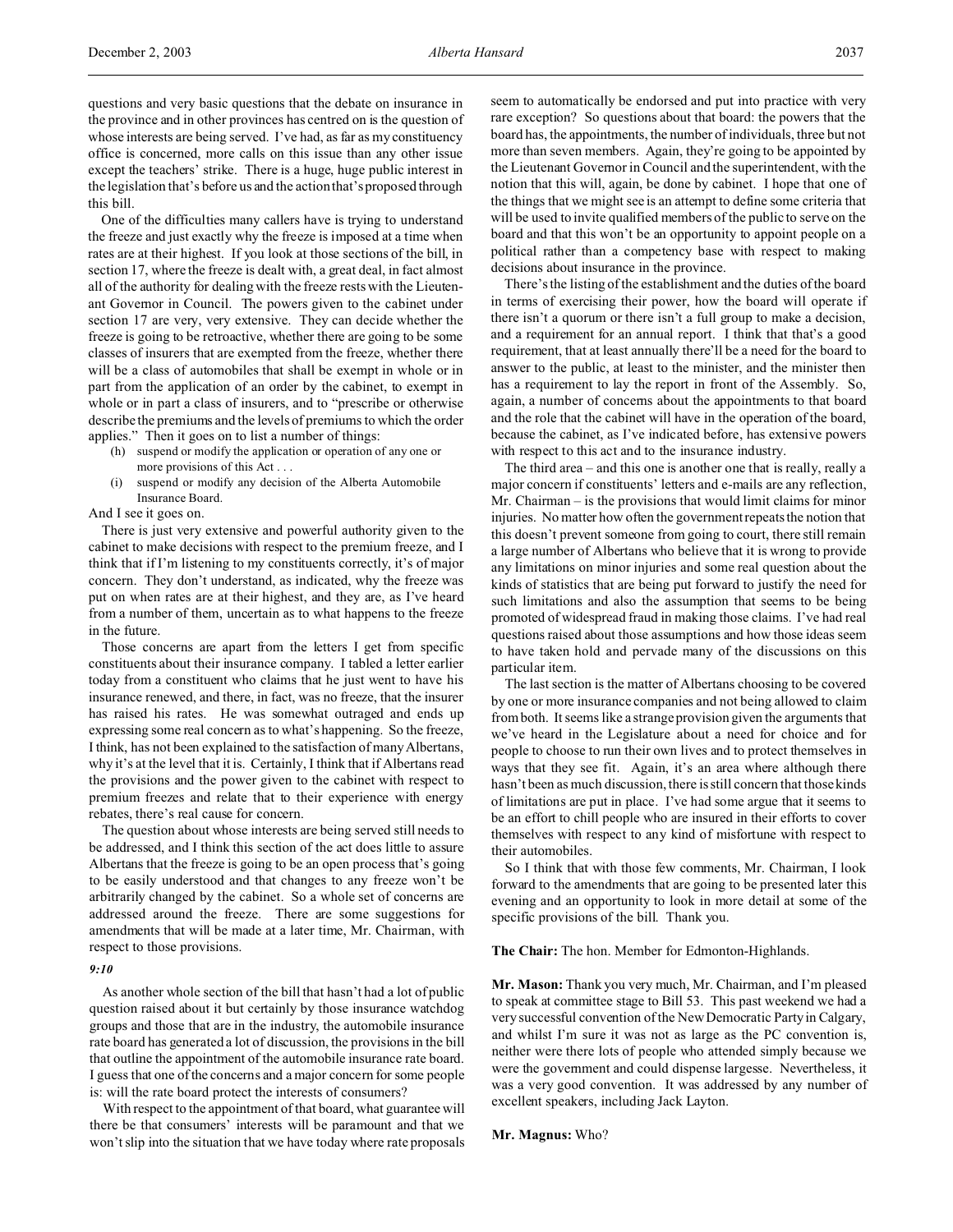**Mr. Mason:** The next Leader of the Opposition of the Parliament of Canada, hon. member.

## **Mr. Magnus:** Brian is taking wagers.

**Mr. Mason:** Well, we won't get into that, Mr. Chairman. The hon. member wants to make bets on the next federal election, but I think we'll save that for after the House.

One of the speakers that was at the convention, Mr. Chairman, was Howard Pawley, the former Premier of Manitoba and the father of public auto insurance in Canada. My wife and I had the distinct pleasure of having dinner with Howard Pawley and talking about his experiences as minister in the Schreyer government and later as Premier of Manitoba. He gave an excellent speech with respect to public auto insurance, and I'd like to inform members tonight of some of the things that Mr. Pawley had to say about the advantages of public auto insurance.

#### *9:20*

He asked the question: why do public auto insurance plans win hands down over private auto insurance systems? He starts by saying that with private plans estimates of uninsured motorists range from 10 percent to 20 percent. This is clearly not acceptable. When the decision is made to establish compulsory and universal coverage, says Mr. Pawley, it follows that there must be an obligation for the government to deliver auto insurance at the lowest possible prices. The test of that involves how much of the premium dollar the motorists get back in the settlement of claims.

Recent published annual financial reports illustrate how the administrative costs of public plans avoid costly administrative duplication and are only one-half as much as those incurred by private insurance companies. One-half, Mr. Chairman. Public plans return a maximum amount of each premium dollar invested by the motorists; that is, between 85 and 90 cents on the dollar, and this compares to private insurance returns of approximately 70 cents on the dollar.

The inclusion of basic compulsory automobile insurance with the licence plate is the most economic and efficient method of delivery. Supplementary auto insurance is also available from either government plans or from private auto insurance companies. Also, all public insurance investment earnings, unlike those of the private plans, are returned either by increased benefits or through lower insurance premiums to the motorists themselves rather than to shareholders.

On the other hand, private insurance customers are subsidizing insurers by allowing them to use the premium money interest free. Jobs are kept in the province and jobs and opportunities are created in the insurance industry by public plans. These jobs would not otherwise exist. One main central office operates in the public system within the province rather than maybe 40 or so outside the province, as is the situation with the current system. A single agency requires one computer system versus scores of varied, costly computer systems. One company president and one company vicepresident and fewer officials are utilized in contrast to the multitude employed by the private insurers. Advertising, litigation, and adjusting costs are reduced.

So you can see very clearly, Mr. Chairman, that the bureaucracy involved in the private insurance system is drastically reduced. However, we know that the government is only concerned about government bureaucracy and does not really care about bureaucracy in the private system even when the costs of that bureaucracy are carried by people who have to utilize the insurance.

Mr. Pawley goes on to say that the investment company reserves

are invested in public institutions. He gives the example of Manitoba, where there is currently \$1.6 billion in reserves invested in the province's communities, in their schools, hospitals, and universities. He talks about an integrated claims centre with regional claim centres. There are 23 currently in Manitoba which minimize public inconvenience in insurance claims procedures. It enjoys a decided advantage in reducing per vehicle cost of automobile claims. Moreover, says Mr. Pawley, provincial insurance corporations as the owners of public auto insurance, have every political reason to reduce accidents and claims by insisting on safer driving conditions for their motorists. They pursue traffic safety and loss prevention programs. For example, in British Columbia the Insurance Corporation of British Columbia has financed photoradar, larger red lights at intersections, and so on.

There is no discrimination in public insurance in rates based on age or sex assessed to motorists. Bad drivers are surcharged additional dollars on their driver's permit. That's the fairest way, he said. Now, that is similar to what the government is proposing. However, the overall rate structure charged to all types of drivers, whether good drivers or not, is considerably lower.

There are consistently stable rates under public auto insurance. He compared the annual rate increases in 2003 in other provinces, including Alberta. Manitoba returned \$81 million to motorists with a 16.6 percent discount. The Consumers' Association of Canada looked at Lloydminster, skirting the border of Saskatchewan and Alberta, and discovered that motorists on the Alberta side pay on average \$900 more.

I noticed that the hon. Member for Vermilion-Lloydminster stood up tonight and made an impassioned appeal that Alberta's cigars should be as cheap as Saskatchewan's cigars, and I would expect that he would follow up on that and make a impassioned appeal on behalf of Alberta drivers that their rates are as cheap as drivers on the Saskatchewan side.

The premium rate increases compare well under public auto insurance with the inflationary increases over the same period of time. There's great financial strength, says Mr. Pawley, in public auto insurance. He suggested that in Manitoba a 102 cent return on a \$1 premium. Those are figures from the year 2000. Operating costs are less than 50 percent of the industry average. It is mandated to be financially self-sufficient and operate on a break even basis over the long term.

Now, what is Mr. Pawley's conclusion, Mr. Chairman? Well, he says that in Alberta the Conservatives have been saying that the voters shouldn't look to the other three western provinces as examples of the benefit of public auto insurance. He says that our Premier rejects public auto insurance because it flies in the teeth of the official ideology of privatization and smaller government. He mocks the idea of public auto insurance because it actually involves the government running something. He asks: why is Alberta, why is the Premier the odd man out in western Canada? Surely our Premier is not saying that it can't work here because Albertans are failures at public administration and can't be as efficient as Manitoba, British Columbia, or Saskatchewan.

He doesn't think the Premier will listen to him. He thinks the Premier would see him as a left-wing ideologue, a left-wing nut. Mr. Pawley suggests that our Premier should then seek advice on this issue from other right-wing buddies in the west; for example, Gordon Campbell in British Columbia, Elwin Hermanson of the Saskatchewan Party, Tory leader Stuart Murray in Manitoba, or previous conservative-minded Premiers in those provinces; for example, in British Columbia Premier Vander Zalm or Premier Bennett or Premier Devine of Saskatchewan or in Manitoba Premier Filmon or Premier Lyon, all of whom have maintained the public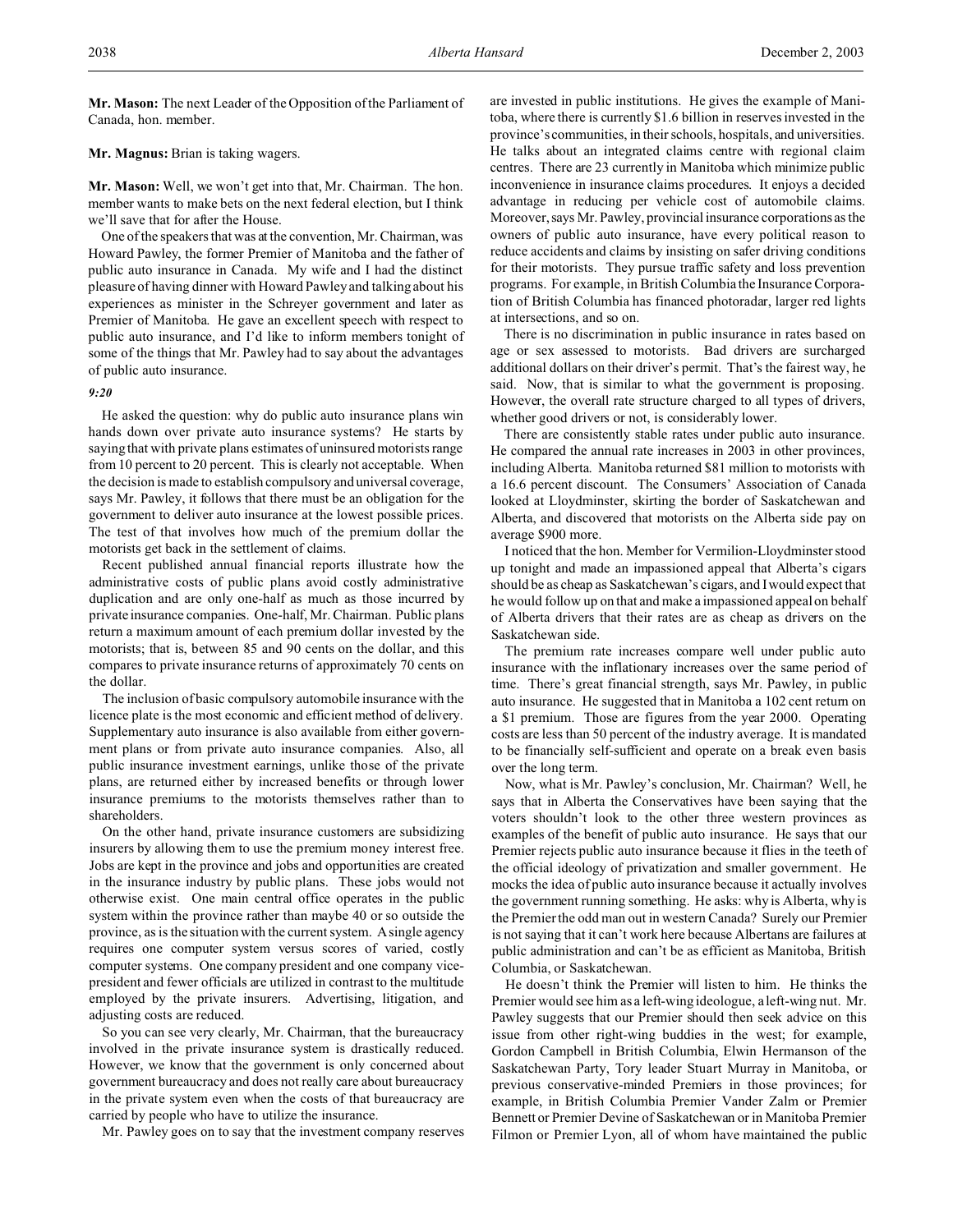auto insurance systems in their provinces notwithstanding that they were established by NDP governments.

Conservative and Liberal governments that have come along have not dared to touch these systems. Why? Because they work so well. They deliver the lowest possible price in the fairest possible way, and the voters would not tolerate any government, no matter how right wing, dismantling public auto insurance once they've had the opportunity to make use of that system and to experience the advantages.

Well, you know, I want to indicate, Mr. Chairman, that there are lots of good reasons why we should have public auto insurance and why this particular bill fails the key test, and that is whether or not it indicates that there is going to be a public system or not.

Opponents have consistently argued that it should be left to private enterprise since public coverage would remove the enterprise and competition of individuals. If public funds are utilized, political bureaucracy will be rampant and a scheme of individual coverage by the state is socialism. The opponents, Mr. Pawley goes on to say, argue that universal coverage will destroy initiative and ambition and there will thus be a premium for comparative idleness to be taken out of the pockets of the laborious and the conscientious.

Other arguments that he identifies used by those opposed to public auto insurance is that standards would be lowered, that governments should only concern themselves with coverage for the needy and that the creating or sustaining of such coverage for all classes is beyond the province and power of government, that government cannot provide for the necessities of people, that requiring people to pay under universal coverage is dangerous, that and there's no confidence in compulsory equalization. He points out, Mr. Chairman, that in 1830 opponents of tax-supported education for all children made exactly the same arguments in the United States. This has ever been the argument against public advances and progressive changes in society, and it is being used against us again.

#### *9:30*

Despite all of the difficulties and all of the arguments – and there were some difficulties in setting up some of these programs – they have stood the test of time. They are the kind of program that delivers the goods for people, delivers it consistently and in a fair manner, and wherever it's been implemented in Canada, it has been successful, so successful, indeed, that no subsequent government, no matter how right wing, has been willing to go back to the kind of system that we have in Alberta and which we are going to continue to have even with the so-called reforms that the government is trying to put in place. We are going to continue with all of the disadvantages of a private system, save some more equity in the apportionment of rates.

That's the only change, and it's not enough, Mr. Chairman. It's far from being enough. It falls far short of the mark that has been set in the other three western provinces. So I put to the Assembly the question raised by former Premier Howard Pawley, the father of public auto insurance: why is Alberta remaining the odd man out in western Canada? Why indeed? That's a question that will be asked certainly by many Albertans at the next election.

Thank you.

**The Chair:** The hon. Member for Calgary-Currie.

**Mr. Lord:** Thank you, Mr. Chairman. I'd certainly like to rise and respond to some of those comments. Quite frankly, to say that Alberta is the odd man out in the western provinces, well, thank heavens we are, and thank heavens we have not gone the route of our neighbouring provinces,following their socialist policies which have

resulted in decimated economies. When we talk about our next-door neighbours and that 20 percent of their budget is coming from federal government transfers and we're exactly the opposite, thank heavens we are the odd man out. Compared to what they're doing there, it's frankly extremely disappointing.

I happen to believe, Mr. Chairman, that I understand the socialist policies that we're hearing advocated here. They sound good. They sound appealing to a certain number of people who, unfortunately, have not ever been in business, not ever had to make a payroll with their own money. Yeah, these socialist policies sound kind of appealing to a certain number of people, but quite frankly they're disastrous. They're absolutely disastrous in the long run. When we look at government insurance, people say: oh, it's cheaper; it's better; it's this and that. Well, you start looking at the social engineering that's being applied in the government insurance of our next-door neighbours and you find that, in fact, the good drivers in those provinces are having to subsidize the bad drivers. That's how it works. Right?

So if you happen to be a bad driver, yes, you are probably going to be able to get quoted better insurance rates in our neighbouring provinces, but if you're a good driver, it'll be exactly the opposite case. Do we want that? Do we want to subsidize bad drivers and have good drivers have to pay more? No, I don't think so. That's just the first reason why we don't have government insurance here and don't want government insurance.

Of course, when you really think of it, if government insurance, which we've heard advocated here numerous times – if it is so good to get government involved in private business and get government involved to roll back those prices, well, why stop at insurance? I mean, groceries are too high for some people, too, and the price of a new car and the price of just about everything. So according to the policies being advocated by the opposition here, why stop at insurance? Why not get government everything and order those prices rolled back? If profit is so bad, you know, if you think profits are so terrible, roll them back on everybody. I mean, that's the kind of policy that's being advocated by the opposition here.

Quite frankly, I can never understand why socialists are just so jealous of other people trying to make money. The socialists, you know, are just so opposed to other people making money and so jealous that they'd advocate ganging up on them through government policies to take those profits away from those bad people making those profits. Thank heavens Alberta is the odd man out on this.

The reality, Mr. Chairman, is that these socialist policies of getting the government involved to regulate everything and roll back those prices have been tried before. Unfortunately, when we look at Russia, it just didn't work. The reality is that when the government gets involved and rolls those prices back and regulates everything to be cheap, in very short order there isn't any supply: cheap prices, no supply, nothing on the shelves anymore, nobody supplying insurance anymore. So it just gets worse and worse.

Frankly, Mr. Chairman, I think it's a good message to all Albertans on what our opposition would be like if, in fact, they ever form the government in this province. This is the message being sent here, that if they were to form the government in this province and started taking over everything with socialist policies, they would scare off every business. There would be the end of the Alberta advantage.

# **Chair's Ruling Decorum**

**The Chair:** Hon. member, now that you've drawn a breath, I just wanted to remind hon. members that we are in committee and that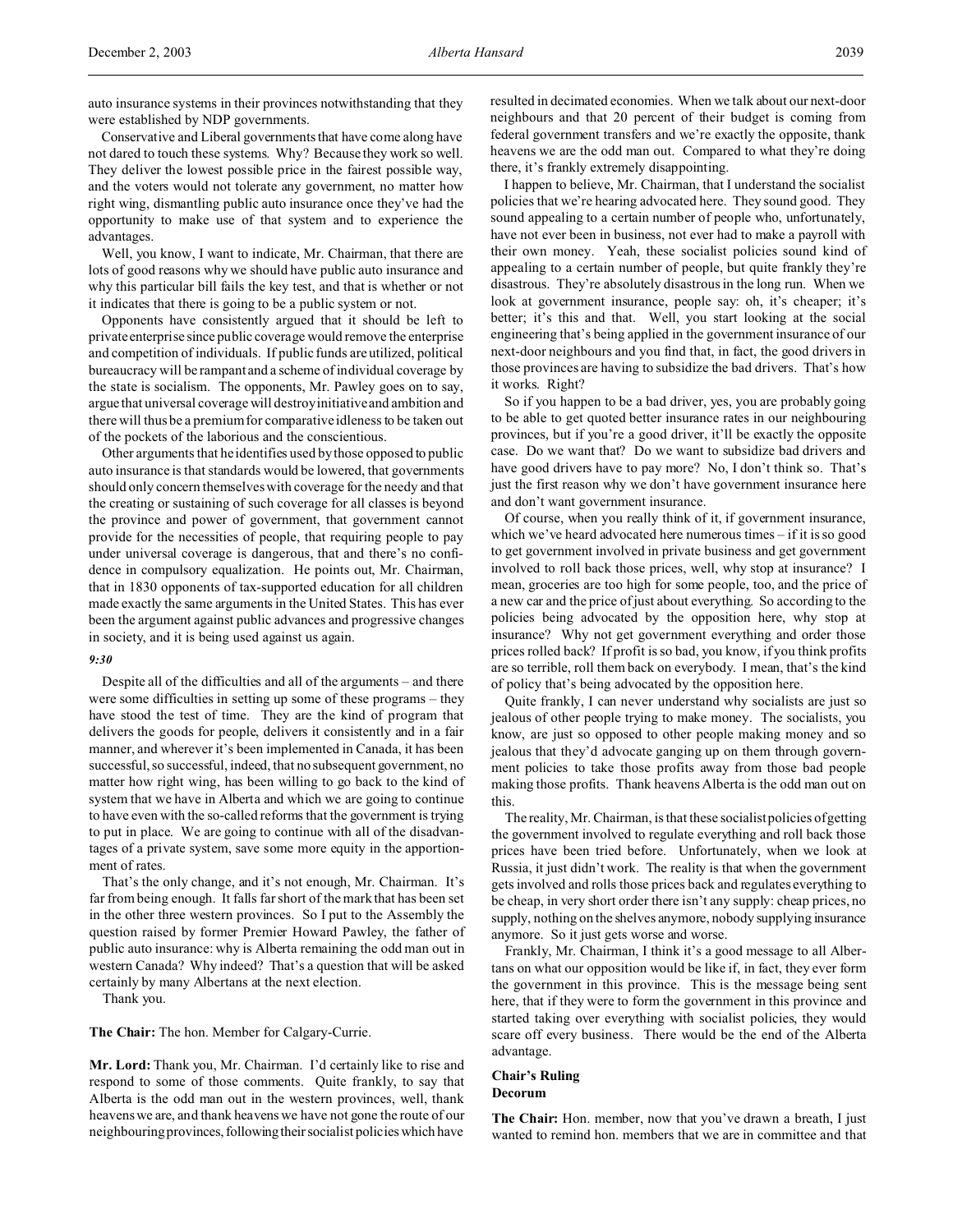We'll now hear from the hon. Member for Calgary-Currie and, hopefully, only him.

## **Debate Continued**

**Mr. Lord:** Thank you, Mr. Chairman. Just to continue, the reality is that if you've ever had to run a business yourself, if you've ever had to make a payroll with your own money, if you've ever been in a business where it's your own money at risk, you realize just how much of a coward venture capital is. Venture capital is the world's biggest coward. It runs at the very first sign of socialism. So in this province we have the advantage that we have, we have the economy that we have, and we have the Alberta advantage that we have because we stood up and strongly said: we believe in free enterprise and capitalism, and people who want to invest their money and take those risks are welcome in Alberta. That has not been the message in our neighbouring provinces, and that is why they are the have-not provinces, who have to depend on our money going to Ottawa and coming back to them to keep them afloat.

So for someone to stand in this House and say that we should be following the same disastrous road that they have followed and get into government regulation, government insurance – next thing we'll be in government groceries. We'll be in everything across the board, and it won't be an Alberta advantage. We'll have joined the other provinces as have-not provinces, and then we won't be the odd man out. That's what the opposition would have happen in this province.

Colleagues, I hope that you ignore the opposition's calls here to go down the road of government insurance. I think it would be a huge mistake. Thank you, Mr. Chairman.

**The Chair:** The hon. Member for Edmonton-Highlands.

**Mr. Mason:** Thank you very much, Mr. Chairman. This is what I like: a good, honest, straightforward debate. I appreciate the hon. member's comments, but there are a couple of things that I think I want to set straight. One is that the advantage of public auto insurance comes from charging good drivers higher rates so that they can subsidize bad drivers. This is not the source of the savings that occur in public automobile systems, as I just indicated in the comments that I communicated from the speech of former Premier Howard Pawley. If the hon. member has forgotten already what I actually said, perhaps he can review *Hansard* and see the itemization of the savings that occur and why those savings occur, because ex Premier Pawley is now teaching at a university, and he is probably one of the most knowledgeable individuals on automobile insurance in the country.

### *9:40*

I'd like to just read the report highlights from the auto insurance rate comparison study of Manitoba, Saskatchewan, Alberta, and British Columbia. This is done by the Consumers' Association of Canada, and they studied 17 cities in four western provinces. Here's what they found.

- 1. Alberta consumers pay on average about twice as much for auto insurance than consumers in the other three western provinces with public auto insurance systems.
- 2. A consumer in Lloydminster, Alberta could pay up to \$8,980 more annually for auto insurance than if they lived literally across the street in Lloydminster, Saskatchewan.

Apparently the same situation applies to cigars.

3. A driver in Winnipeg could pay up to \$9,080 less for auto

insurance than if they lived in Edmonton, a comparable sized city with similar prairie-like driving conditions.

4. In Alberta older drivers who drive newer, much more expensive cars, and who have driving convictions, pay up to \$2,430 less annually for auto insurance than young drivers with clean driving records. In the three public auto provinces, where rates are based on a driver's record, a young good driver pays less than a bad older driver.

Mr. Chairman, I just want to indicate that these are based on comparisons of actual cases, and I can make the report available for the hon. member, because I'm sure he wouldn't want to misrepresent the advantages of public auto insurance further.

The second point that I want to make, Mr. Chairman, has to do with the Alberta advantage, the economic advantage of Alberta. Government members would like to believe that this is due solely to the enlightened policies of this government, and quite frankly – and I see some of them are applauding already – nothing could be further from the truth. The reason Alberta has the economic advantage it has is because of the oil and the gas in this province that other provinces do not have. This fuels the Alberta economy, and whether or not the government has occasionally done a good thing or two about handling the economy or not is not the decisive question. This government would like to take all the credit for the oil and gas and the tremendous revenues that it has. It's like the government trying to take credit for the enormous surpluses that the Alberta government has every year, \$3.4 billion in this year, as if this was somehow a result of the fiscal policies of the Alberta government.

In fact, we have somewhat lower royalties on the oil and gas than, say, Alaska or some European countries that have free enterprise economies and governments as well, so we actually get less revenue than we could have or would have if the New Democrats were the government. But nobody should say that it's the government's excellent management that produces those surpluses because it's not, Mr. Chairman. It is due very, very precisely to royalties from oil and, in particular, natural gas. So you can take credit all you want for the Alberta advantage, but God put that oil and gas under the ground, as we were told 50 years ago, for Social Credit and not for the Progressive Conservatives.

# **The Chair:** The hon. Member for St. Albert.

**Mrs. O'Neill:** Thank you, Mr. Chairman. I rise today because I did not think that I came into this Assembly this evening to listen to what the former Premier of Manitoba, Mr. Howard Pawley, had indicated. It seems to me that we are engaged in a debate over whether we should have public or private car insurance. The bill that we have in front of us does not give us that option. The bill presented in front of us deals with private car insurance.

Towards the end of July of this past summer I convened a forum in St. Albert to which I invited constituents. I invited those who wanted to speak on behalf of and whose interest stemmed from their legal interest in injury claims, if you will, or representing injured persons in car accidents, so a number of lawyers attended. I invited a number of car insurance providers, agents, and brokers who are in my community, so they came as well. I also invited a number of constituents, some of whom, indeed, had been victims of a car accident. Some of them, like the majority of my constituents, are required to have car insurance because they do own a car and drive one and, therefore, by our rules must make sure that they properly insure it.

The discussion that evening divided into three topics. First of all, I must say that at that stage of the debate – and we have advanced quite a bit further – in late July a number of the injury lawyers who were present were quite, as I have said before, pre-emptive and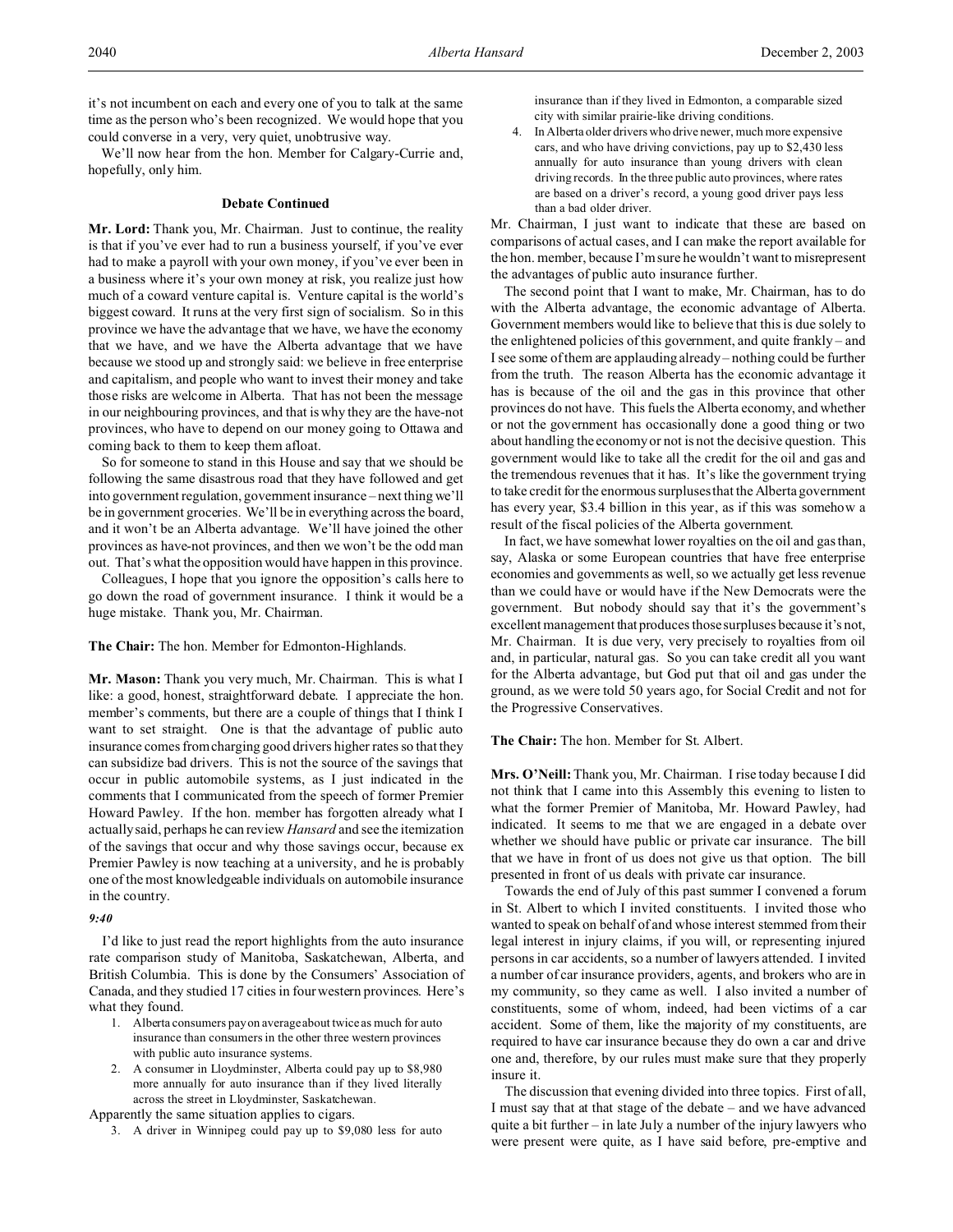presumptive about what we were discussing. They presumed that we were going to do a number of things, and they were pre-emptive in their strike against our proposals. Those who were in the car insurance industry did come, and they did give us their perspective, but it was their perspective on it. A number of my constituents had questions, and a number who were victims of accidents presented their perspective as well: their great desire to be able to take their case to court and to get properly compensated for the injuries that they had suffered.

What I want to address most specifically were the concerns of the majority of my constituents, who pay for car insurance and who are finding that lately – and this is over the past two years, I'm going to say – are not able to afford car insurance. I can tell you about Darren, a young 18 year old in my community who wanted to get a summer job in which he would be required to drive the vehicles of the company who would be employing him. The company would not hire him because the insurance on the vehicles was too expensive.

I can tell you about the senior, a senior who's quite representative of a number of seniors in my community who are 70 years-plus in age who after having driven for years and years with very safe driving records have had a minor accident. These are the people who for some reason their car insurance companies have decided not to renew their policies. So they, too, are finding that it's not accessible. Indeed, if they are asked to go to facility or to go to Kingsway, another provider of high-risk car insurance in our community here, they can't afford it.

So I'm finding, as I have found for a long time, that those who were required to buy car insurance, my family included, are finding that the rates have gone high without any acceptable explanation. They have risen without justification in the minds of the consumers and in my mind too.

I also find that there are those who are finding gross inequity in their ability to receive insurance policies. Many of you remember and sat in this Legislature when I discussed my private member's bill, which was the Insurance (Gender Premium Equity) Amendment Act. I can tell you that unmarried young male drivers under 25 are the ones who have been forced to pay very high car insurance premiums. That is in my estimation an unequal access to car insurance for males, so I am very, very pleased that this piece of legislation addresses that issue. It eliminates that factor of gender.

It also is going to eliminate the factor of age. I can tell you that while two years ago, indeed three years ago most of those constituents who contacted me were young male drivers, I have an equal number of constituents who have approached me on the issue of age because they are seniors. These are seniors who are finding it very, very difficult to get affordable coverage in their car insurance premiums. Why I'm leading to describing this is because we had to do something about the issue.

#### *9:50*

There are also those who have been accident victims. They are individuals – and we have them in all the constituencies, I'm sure, around this province – who have very specifically endured softtissue injury that has affected their lives, their working circumstances, and their ability to participate in a number of activities. So these are the individuals who are finding it very, very difficult to continue in their lifestyle when they have been, through no fault of their own, accident victims.

We have to address this, and we have to address it so that we ourselves have proper coverage should we be involved in an at-fault accident. We have to have the confidence that the other drivers on the road have sufficient coverage so that should we be the victims,

they themselves and their insurance companies will be able to cover the issues and to compensate us justly for our victimization, I guess I'm going to say, by virtue of an accident for which we were not at fault.

So what I'm driving at, Mr. Chairman, is to indicate that in our communities we are wrestling with the issue of car insurance that from the provider's point of view, indeed, it has not been very transparent, nor has it been accountable to the individual customer. From the legal profession's point of view all they want is the ability to be able to represent their clients should they be, indeed, victims that have far-reaching needs as a result of being a victim of a car accident.

We also have those who are neither victims nor are they, indeed, individuals who are by virtue of age or circumstance or gender or consideration of the people with whom they share a residence – they are the ones who are finding it very difficult to rationalize why they have to pay the premiums that they pay. This is why we as a government are dealing with a piece of legislation that we trust and hope will put in place regulations that will look after all those factors that I believe we want considered in order to have affordable, accessible, and fair car insurance premiums. Will we have it absolutely correct so that it will be a perfect world where no one will challenge? No, I don't think so. But will we have a better circumstance in the delivery of car insurance than we currently have? Yes, we will.

I have also in my constituency a number of individuals who make a very honest living by working as car insurance brokers and working in the car insurance industry. I have a number of lawyers who very justifiably represent their clients when their needs are such that they as victims of a car accident must make claims in order to look after the circumstances in which they find themselves.

But I also have, shared by both the lawyers and by the insurance companies, individuals who must have insurance on their cars and who must feel that they have a government who is concerned enough about their circumstances to make sure, whatever it takes, to give them the opportunity to afford car insurance, to have car insurance that is accessible to them, and that they are not turned away or sent to another facility or another company that will charge them two and three times and in some cases four times the going rate. I also have constituents, myself included, all the people who live in my community who, I believe, want to make sure that there is fairness in the delivery of this particular aspect of required business that we must be involved in, and that is that we must have car insurance.

So let's deal with all the other circumstances, the traffic vigilance that we must take. We must make sure that people respect the rules of the road. We must do things that will educate drivers not to drive recklessly and put other people's lives in peril when they are on the road. We must make sure that individuals properly represent and make sure that they have the opportunity to state their case before a jury or a judge, if you will, in a court. We have to make sure that all those things happen. We have to make sure that individuals and beginning drivers are at least aware of the fact that they have a responsibility when they are on the road.

But in addition to that, we must also make sure, if we require them to have car insurance, that they can afford it and that they then can reap the benefits of the insurance that they so expensively right now but, we hope, will more equitably pay for under the new system.

Thank you very much, Mr. Chairman, for the opportunity to speak to this. It is an issue that is of grave concern to all my constituents. It's an issue that I don't take lightly. It's something that a number of individuals have contacted me with respect to, and I think we have an obligation to address this and address it in the spirit of fairness, in the spirit of equal access, and in the spirit of affordable coverage.

Thank you, Mr. Chairman.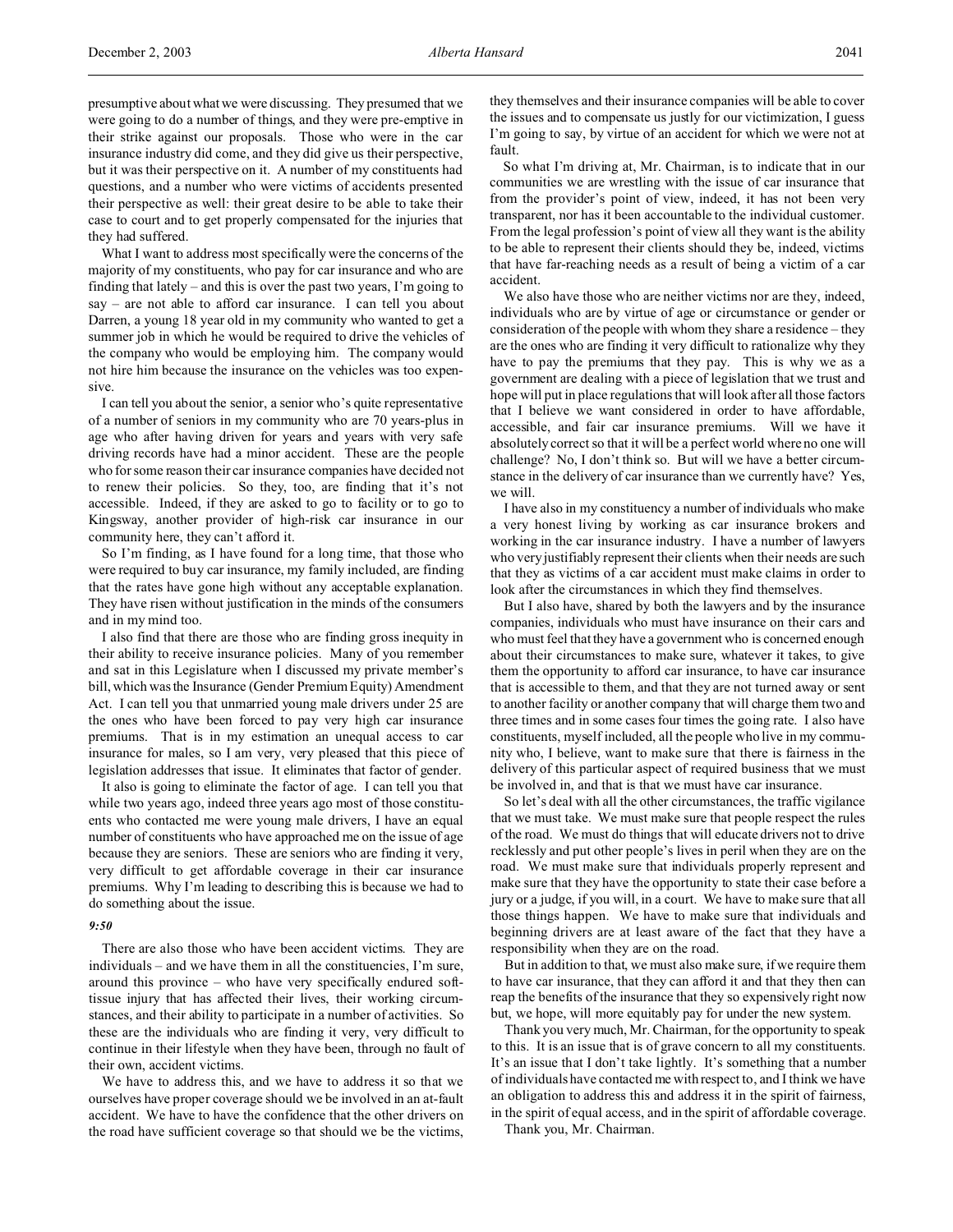**The Chair:** The hon. Member for Edmonton-Ellerslie.

**Ms Carlson:** Thank you, Mr. Chairman. I want to spend a little time talking about a particular section of this bill that I'm not happy with and then ultimately bring in an amendment for this section. The one I'm particularly interested in, first of all, is the rate board. It's called the automobile insurance rate board. It starts on page 12 of the bill. This is a board that is going to have a great deal of power under this piece of legislation.

They've got all kinds of rules in this bill about how the board may be established and how the board and the chair are appointed, the remuneration provided, and talks about other staff and persons required by the board and that they can

from time to time appoint one or more persons having special technical or other knowledge to inquire into and report to the Board in respect of any matter before the Board or in respect of which the Board considers it necessary to have information for the proper carrying out of its duties.

- There has to be a quorum for them to carry on, that an order, direction, approval or other instrument purporting to be signed by the chair, the vice-chair or a member of the Board on behalf of the Board is admissible in evidence in any proceedings as proof, in the absence of evidence to the contrary,
	- (a) that the order, direction, approval or instrument is the act of the Board or of a quorum of the Board, and
	- (b) that the person signing it was authorized to do so without proof of the appointment of the individual signing as a member of the Board, or the individual's designation as chair or vice-chair, as the case may be, or of the individual's signature.

Then it goes on to talk about how the rules governing their procedures are made, and the most important part from my perspective is the powers of the board. They can

investigate any matter it thinks fit respecting automobile insurance in Alberta, including rates, benefits and availability of insurance. It can prohibit

- (i) an insurer from charging any rate for the minimum insurance above a rate filed pursuant to section 655,
	- (ii) any change in class of an automobile from the classification of that automobile filed pursuant to [the same section], or
	- (iii) any change that would have the effect of increasing a rate for the minimum insurance.

Then a number of other powers available to them.

#### *10:00*

Mr. Chairman, what I believe is very important when you have a board that has this kind of power is that what happens in their proceedings is available to public scrutiny, and there is no provision for that in this bill. There are pages and pages of what they can do and how they can do it, but nowhere included anywhere in their powers and duties is there any provision for sharing that information publicly other than their publishing of an annual report. Because of the amount of money involved, because of the impact that this has on people's lives, we don't think that's adequate.

So on behalf of my colleague for Edmonton-Gold Bar I would at this time like to move an amendment to this particular section.

**The Chair:**To the pages: would you please hand them out to people who are actually sitting here first, and then you can fill in later? That way the benches can get some over here. Then we can start. Amendment A4?

**The Chair:** You can move it now, please.

**Ms Carlson:** Okay. Thank you, Mr. Chairman. On behalf of my colleague for Edmonton-Gold Bar, I'm moving that Bill 53, the Insurance Amendment Act, 2003 (No. 2), be amended in section 15 in the proposed section 653 by adding the following after subsection (13).

(13.1) All proceedings of the Board must be open to the public. (13.2) The Board must ensure that all proceedings of the Board are recorded and made publicly available in either written or electronic media format.

We think this is an excellent addition to this particular bill. We see that likely it was an oversight in the writing of the bill that it wasn't originally included, because all members in this Assembly know how important it is that boards that are making important decisions that directly affect the public, that directly affect money, that have the ability to call expert witnesses, that have the ability to have information provided by their boards used in courts or other judicial areas definitely need to have very tight control over the recordings of the proceedings of those particular meetings.

Now, we're used to having *Hansard* record what we say in public meetings that are making key decisions and then having a record of those proceedings available to the general public. That's the kind of situation that we're asking for here, that people can come and listen to the proceedings of the boards, that they not be closed, behinddoor meetings, and that records are made. This board, particularly in the first few years, is going to be making some significant and important decisions, and we want to make sure that whatever they're doing is in an open kind of format that can be reviewed and can be watched if people wish to actually show up at the meetings and watch them. That's a very important part of how this particular bill will proceed.

The worst thing that could happen is that you bring in this kind of legislation affecting a pocketbook issue for voters and have the decisions made behind closed doors. So we're helping the government out in this particular instance by bringing in the kind of amendment that will make proceedings more open, will make them more available to the public, and will help reduce the amount of concern or suspicion that people have about the decisions and how the decisions are made with this particular board.

Of course, many people will want to be on this board. There will be a lot of scrutiny on how people get appointed and whether they're friends of friends or whether they actually bring some expertise to the table. In particular, what they say, how they say it, and how the decisions are made is going to come under close scrutiny for some time and, I would suggest, some long time, not some short time. So the best way to eliminate concerns and the best way to ensure that good decisions are made is to just make the process open and transparent and the board members accountable.

Now, you'd think that wouldn't be very much to ask for, but in our experience in this province that isn't necessarily the way these kinds of boards tend to operate. So rather than have the government get themselves into a big kerfuffle over this because people are unhappy with the proceedings and us having to come back and amend this act next year or the year after if they hold out for a very long time, we're suggesting that making proceedings transparent be incorporated into the bill at this particular time.

With that, Mr. Chairman, I would urge all members in this Assembly to accept this amendment in the good faith in which it is intended, and we can proceed accordingly. Thank you.

**The Chair:** The hon. Member for Medicine Hat.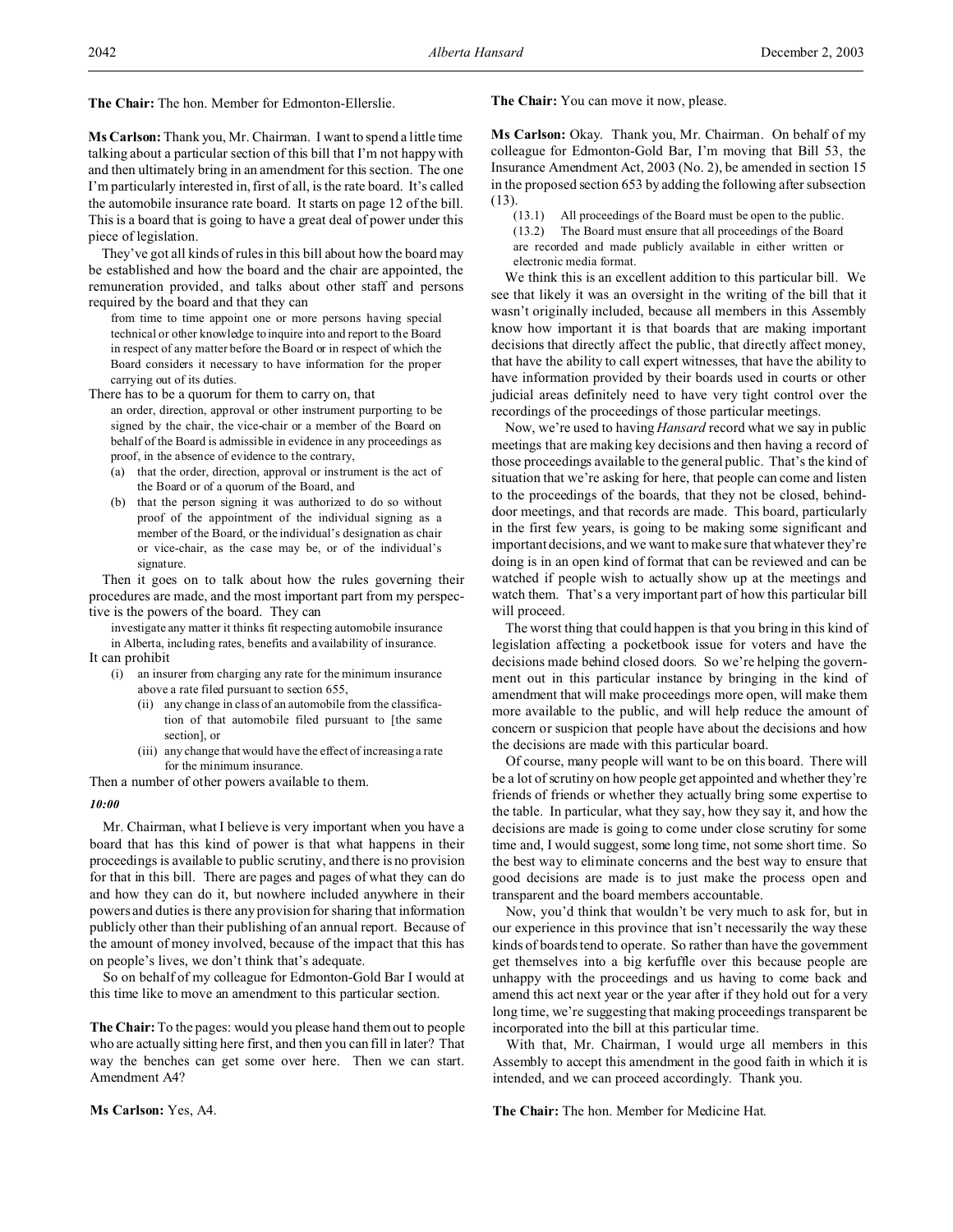**Mr. Renner:** Thank you, Mr. Chairman. I just want to briefly address this amendment. I want to remind members what the nature of this board is. This is a board that is being struck with a number of responsibilities. The main one is establishing what the benchmark insurance rate is going to be and putting the grid in place.

I think that there is some confusion that this is some kind of a board that is going to operate similarly to the Automobile Insurance Board, that we have now, where individual companies will come and make requests for rate changes. I just want to remind all members that we've reversed that whole mechanism so that insurance companies no longer come to government asking for rate changes. Instead, the rate board that we create through this legislation will be responsible for collecting and collating all of the relevant data, analyzing that data, and then, based upon the analysis of that data, determining what is going to be the rate structure that will be used for the next successive year.

I don't think that that kind of work is the kind of work that lends itself to a series of public meetings. If the board finds it necessary on a specific issue that might come up to hold hearings, then it's well within their authority to hold public hearings, and there's nothing that would preclude them from doing so. But when we ask a board to do technical analysis of sometimes confidential information, we can hardly expect them to do all of their business in public. So I would urge members not to support this proposed amendment.

**The Chair:** The hon. Member for Edmonton-Highlands on amendment A4.

**Mr. Mason:** Thank you very much, Mr. Chairman. Well, I'm pleased to speak to the amendment by the hon. Member for Edmonton-Gold Bar. The hon. Member for Medicine Hat has just described some differences between the board envisaged in Bill 53 and the Alberta Automobile Insurance Board, which has been in existence, as I understand it, since the days of the Lougheed government.

#### *10:10*

It might help to review just how the Alberta Automobile Insurance Board operated. It approved changes to car insurance rates. It reports currently to the Minister of Finance, and its directors are appointed by the minister. It has an incredibly low public profile, Mr. Chairman. It doesn't even have a web site. It does publish an annual report, but this is not even posted on the government web site, nor are the directors of the AIB. It reviews behind closed doors rate application increases for compulsory coverage, mostly thirdparty liability insurance. There's no opportunity currently for policyholders to challenge rate increases. Locations and dates of board meetings are not advertised or even made public. Minutes of board meetings are not published or made public.

The AIB appears to largely act as a rubber stamp for the insurance industry. Only two out of 157 rate applications in 2002 were rejected by the AIB. Another 14 were approved with some modification. The balance were accepted as applied for. Clearly, the AIB needs some sort of transformation into a government watchdog rather than an industry lapdog.

Now, let's contrast that with what's envisaged in the present legislation. It will not just rubber-stamp any longer virtually anything brought before it. Instead, the government is moving to a heavily regulated model because they recognize that free enterprise has not worked in automobile insurance rates. They don't want to make it a public system, clearly, so they're going to regulate, and they're going to set the rates. That's a qualitative difference, and I acknowledge that. But they are still going to allow the board to meet privately, and the rates that it sets will be subject to strong lobbying pressure, I'm sure, from the industry either directly or indirectly.

So how do consumers know that this board is going to act always in their interest if they don't know what's going on? It's probably true that there's technical information. There may be even some confidential business information that the board talks about. Nevertheless, if we don't make it public, if we don't pass this amendment, then just knowing how these things work, it will not be able to represent the consumers first and foremost on a long-term, ongoing basis. So sooner or later the consumer is going to get the shaft unless the consumer has a guarantee of transparency, and it's clear that government doesn't want that. That's what this amendment is about.

Mr. Chairman, I think that if we want to make sure that consumers' interests are protected, we need to cut the consumer in on the deal. They at least need to be able to see what's going on so that if their interests are not being looked after by the new board, then they can contact their MLAs, they can contact the government, and hopefully things will get back on track. So I think that without this in the long run this board will cease operating in the interests of the public and the consumer of automobile insurance if, in fact, it operates in their interests in the first place.

So I urge members to support the amendment. Thank you.

**The Chair:** The hon. Member for Edmonton-Mill Woods.

**Dr. Massey:** Thank you, Mr. Chairman. Speaking in favour of the amendment, I think there are a number of advantages to having board meetings made public. Paramount among them is the possibility for public education. Part of the problem that we face right now is the lack of understanding on behalf of ordinary people in terms of how the system operates and the rationale behind decisions, the reason why rates have risen. There's no clear understanding. With the lack of information to the contrary people make some assumptions, and many of them are probably unwarranted.

So I think a major part of having meetings in public would be the opportunity for a public education program to help all of us better understand the insurance industry and why our automobile rates are set at the levels that they are. That's going to be, as the Member for Medicine Hat has reminded us, the major role of this board, and that's to set those rates.

I can't think of anything more interesting to individuals in the province than the factors that go into those rates being set. Why would they be done behind closed doors and then announced? Asking for them to meet in public I don't think is asking anything more than we already do of many, many bodies. The Member for Medicine Hat indicated that they were to collect, analyze, and then determine a rate, and that's no different than many other bodies that operate and by law have to operate in public.

I can't think of anything more complicated than, say, a budget for the city in terms of the technical detail, the kinds of competing interests that have to be dealt with in setting tax rates for the city. School board budgets. I can think of a variety of boards that are required to do their deliberations in public and to make their decisions in public who deal with all kinds of very, very complicated information. And, true, at those meetings they often have technical experts who bring information to bear and commission and have reports prepared on different aspects of the matters that they're dealing with, but it seems to work successfully.

I think it's not only that the rate setting should be open, but it should appear to be open. I can share with you the frustration, for instance, that those boards that meet in private cause citizens. If you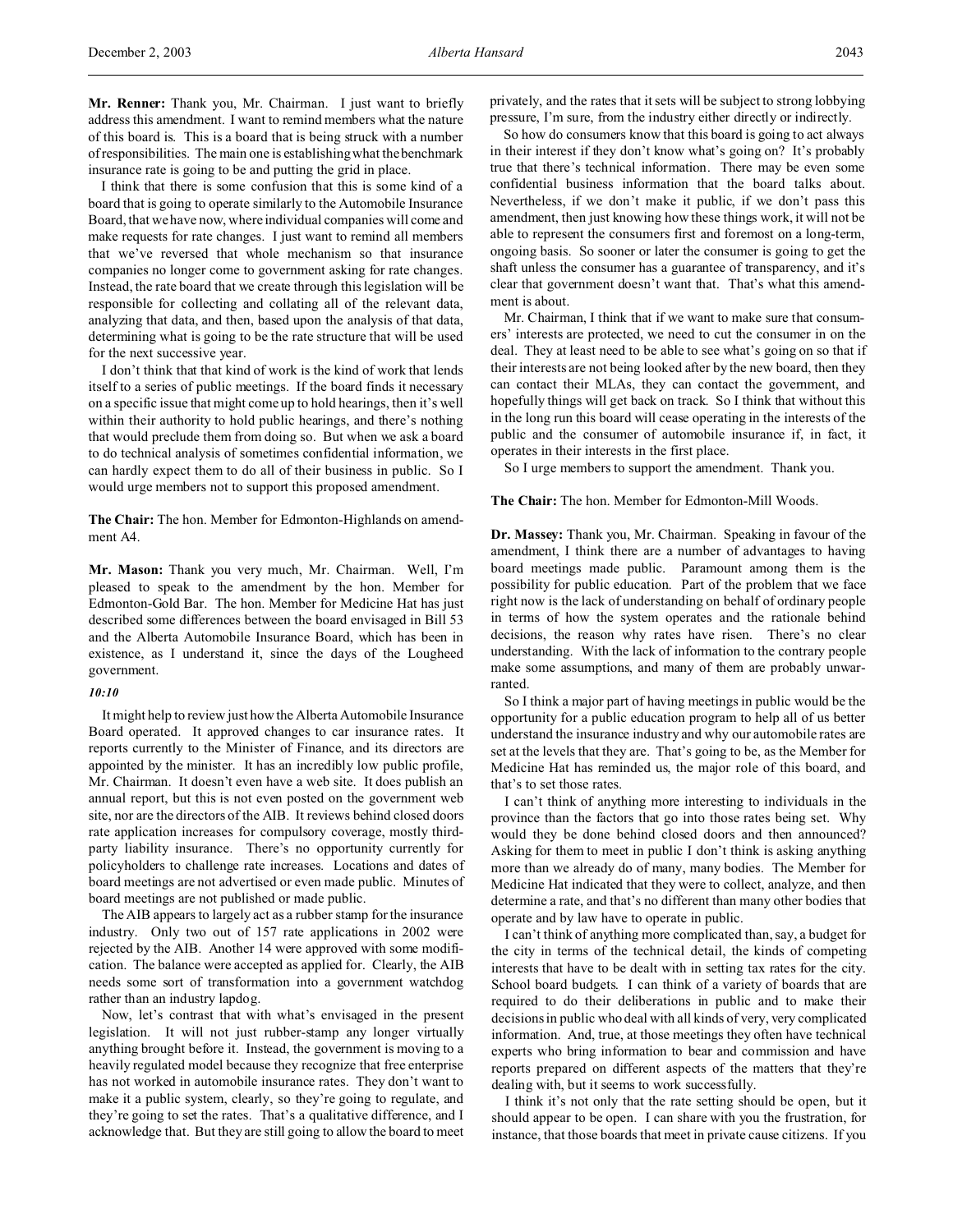look at the standing policy committees, which hold only part of their meetings in public and then retreat behind closed doors, there's always the suspicion, whether rightly placed or not, that decisions that are not in the public interest are being made behind those closed doors.

After all, this board will be paid from public funds. Taxpayers will be the ones that eventually foot the bill for the operations, and to claim that they should do this in private and then announce their decisions I think is in error. That's why I think the amendment before us makes sense. It's democratic, and I think it's in the interests of citizens.

Thanks, Mr. Chairman.

**The Chair:** Are you ready for the question?

The hon. Member for Edmonton-Gold Bar.

**Mr. MacDonald:** Thank you very much, Mr. Chairman. It's a pleasure to participate in the debate on the amendment in regard to making all the proceedings of the proposed auto board open to the public. The board also "must ensure that all proceedings of the Board are recorded and made publicly available in either written or electronic media format." This shouldn't cause anyone any harm, Mr. Chairman.

# *10:20*

When we consider other boards in this province, we look at, for instance, the EUB. There's a public process involved in hearings before that board. Let's, for instance, Mr. Chairman, look at gas cost recovery rates. On a monthly basis there would be hearings before the board. We look at the EUB in matters relating to electricity. We look at the EUB in matters relating to oil and gas development. Those hearings are public. They're open to the public. Public consultation, public representation is routine. It's part of the process. So if it's good enough for one sector of the economy, if it's good enough for one regulatory approval process, why is it not good enough for the other?

When we consider how consumers in this province feel about the regulatory process and how they feel about the insurance industry, this amendment is very important. Amendment A4 is very important, Mr. Chairman, because it would do a lot to restore public confidence in the regulatory process for automobile insurance rate applications in this province.

Now, board proceedings in the past have not been public. The majority of consumers who have been faced with double-digit increases are astonished, and the hon. Member for Edmonton-Highlands spoke about this earlier. Just in one calendar year I believe 155 or 157 applications were approved. Some of them, granted, were approved with amendments, but this board met nine times in that calendar year, and I think that's about 17 applications per meeting. They've got their work cut out for them, but it's all done behind closed doors.

This is why the public is so suspicious. They are the ones that are forced to dig deeper into their pockets every six months to renew their car insurance premiums. Car insurance premiums have gotten so high that it's become a tradition that there are now monthly payments on your car insurance.

**Mr. Mason:** You can put them on your credit card.

**Mr. MacDonald:** You can even put them on your credit card, I am told.

However, when one considers that the insurance payment for the automobile may be more expensive than the monthly car payments, as they would say: Houston, we have a problem.

Another way of fixing this problem is to make the whole process

open to the public. We can't simply say that there is proprietary information. It's a competitive market. I'm told our third-party liability automobile insurance market here is competitive. I know that there are between 75 and 80 participants in that market. Some, of course, have a larger market share than other participants, but I don't think they would mind if all proceedings of the board were open to the public.

If someone, let's say a consumer, were interested, Mr. Chairman, in following the proceedings of the board and perhaps wanted to go and see which insurance providers or sellers or companies had appeared before the board recently, what was said, or what rate application was filed, this would allow that consumer, perhaps, an easier time to shop around. If we're going to have this free market, that's what the free market would be all about. Consumers need all the information if they are to make a sound decision, and if they don't have all the information, how do we expect them to make a sound decision?

It's time. It's time again that we put consumers first in this province. It doesn't matter if one looks at another provincial government, Mr. Chairman, or one looks at one of the state regulatory bodies in America. Consumer information and consumer protection seem to be paramount. They seem to be a number one focus of government policy. But not here. Not here in this province. I'm sad to have to say this. I've looked at a lot of different web sites, and it's a shame a person can't have a look at the rate calculator web site of this government, because it was mysteriously pulled. However, we have to reverse that trend, and we can reverse that trend. We can start that with amendment A4.

I'm asking everyone in the Assembly this evening to consider A4 and recognize that we have to make the whole process public. This is an ideal way to start, by amending section 15 in the proposed section 653 by adding the following after subsection (13).

(13.1) All proceedings of the Board must be open to the public.

(13.2) The Board must ensure that all proceedings of the Board are recorded and made publicly available in either written or electronic media format.

In conclusion, Mr. Chairman, we've got to start to put the consumers first, not the interests of select industry insiders or this group or that group. Consumers. Automobile insurance consumers have taken it on the financial chin for over three years for no reason other than that we have had lax regulatory approval processes for the auto insurance industry in this province. In fact, we could say that we have none.

#### **An Hon. Member:** None?

#### **Mr. MacDonald:** None. Absolutely.

Optional, comprehensive, collision: there's no approval process for those financial service products. There is for the third-party liability portion only. Hopefully by the time we're done repairing this bill, Bill 53, there will be. There will be a strengthened regulatory approval process. That's one of the roles of government. Government has a role to play. The right-wing ideologues have trouble grasping that, but a government has a responsibility, and this is what amendment A4 is about. I'm going to say that it's about responsible government. We need to further discuss this as Bill 53 proceeds through committee, but a public process is a good process.

Before I cede the floor to another colleague or another member of this Assembly, I would urge all hon. members to please vote for this amendment A4. Thank you.

[Motion on amendment A4 lost]

**The Chair:** The hon. Member for Edmonton-Highlands.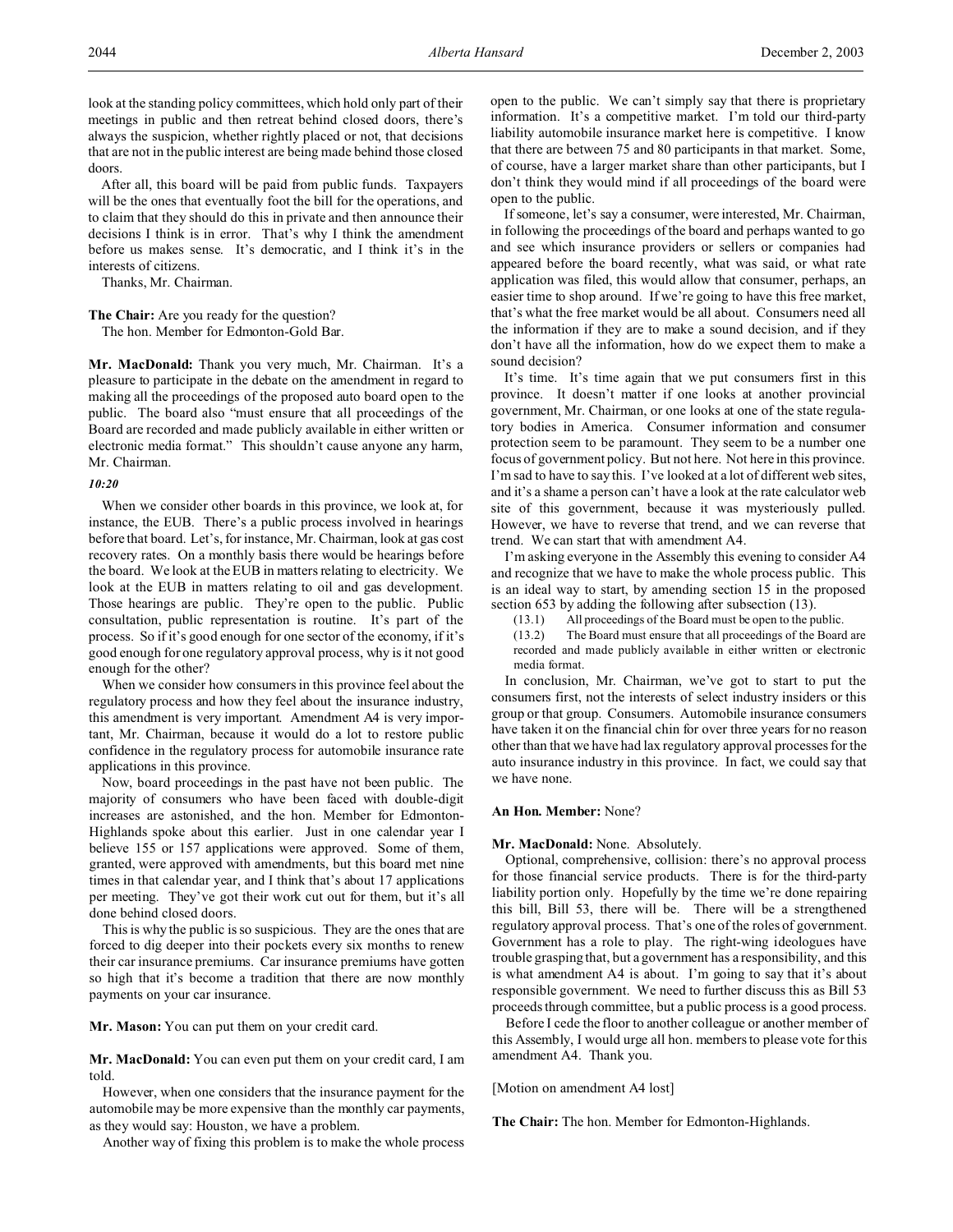### *10:30*

**Mr. Mason:** Thank you very much, Mr. Chairman. I would like to propose an amendment to Bill 53, Insurance Amendment Act, 2003 (No. 2). I will have one of the pages deliver this to the table and circulate it to members.

**The Chair:** Hon. member, if you wish to move amendment A5, please do so.

**Mr. Mason:** Thank you very much, Mr. Chairman. I will. I move that Bill 53, the Insurance Amendment Act, 2003 (No. 2), be amended in section 15 in the proposed section 654 by adding the following after subsection (1):

(1.1) In addition to the powers and duties of the Board provided for under subsection (1), the Board shall conduct an annual examination of insurance rates in Alberta and other jurisdictions to ensure that Alberta insurance rates remain competitive.

If I may speak to that, Mr. Chairman, I actually hope the government will accept this. One has to retain some sense of optimism in this place, and I still do. I think this gives the government a chance to sort of be really clear with Albertans about what they are trying to achieve through this act.

The Premier has said that the government will establish a regime in Alberta in which the rates are competitive with the other western provinces. Notwithstanding the fact that they have a more efficient and superior system of delivering auto insurance, the Premier has committed the province to matching their rates in a broad sense. What the amendment, then, does is to instruct the board to look at the rates on an annual basis, to look at the rates in Saskatchewan, in Manitoba, in British Columbia, and, I guess, in other jurisdictions – but we particularly have in mind those ones that the Premier has benchmarked – and, in doing so, make sure that as they do their job as set out in the legislation, Alberta insurance rates remain competitive.

I would urge hon. members to support that because that's the object of the exercise. The object of the exercise, as stated by the government, as enunciated by the Premier, is to have rates in Alberta competitive with other jurisdictions in western Canada. To do that in a different way, I suppose, the hon. Member for Calgary-Currie earlier talked about Alberta being the odd man out, but as far as the bottom line for Albertans, if we may take the Premier at his word, then Alberta will not be the odd man out because the rates will be competitive according to the commitment made by the Premier.

So I guess we just want to make sure that there are mechanisms in place whereby the board, doing its job, can actually accomplish that goal. If it can, then good on the government, Mr. Chairman, but I would hate to think that we might just have competitive rates in the next year or so or until the election is out of the way and then we'd see the rates creep up again and rise above the rates in our neighbouring provinces. So here's a mechanism to ensure that the board checks those rates and ensures that our rates remain competitive.

What we've done here, Mr. Chairman, is to provide a specific mechanism whereby the board set up in the Insurance Amendment Act can make sure that they're doing what the Premier wants them to do. Surely members of the government cannot be opposed to that. Here we are helping the act meet the political objectives set for it by the leader of the Progressive Conservative Party and the Premier of the province.

So I do sincerely hope that members opposite will find favour with this amendment and will decide to support it, and I look forward to the comments of other members with respect to this amendment. Thank you.

**The Chair:** The hon. Member for Medicine Hat, followed by the hon. Member for Edmonton-Riverview.

**Mr. Renner:** Well, thank you very much, Mr. Chairman. I just want to comment on the amendment brought forward by the Member for Edmonton-Highlands. The member quite rightly points out that the Premier and the government have been very clear that one of the objectives of the exercise we're going through right now is that we will end up with a situation where there are rates that are comparable with other western provinces. But I want to point out to the member and to all members that an amendment such as we have before us is not needed because in the provisions in the act that talk about the duties of the board, the act makes it very clear that the board's main duty is to determine and set on an annual basis premiums for basic coverage that the insurers will use as a benchmark for auto insurance.

It also provides for authority for the board to exercise and perform any other powers and duties assigned to it by the minister. So earlier when I was talking about another motion that had been brought forward by the opposition, I talked about the fact that there may be times when it's appropriate that the board be asked to hold hearings of some kind or other. It may also be appropriate that from time to time the minister will direct the board to conduct such a survey and to report its findings back to government, to the minister, through the annual report.

So the nature of this bill is that it is enabling. There are a lot of different things that we will in all likelihood encounter as we move down the road to reformed insurance. I think that this is something that is laudable and may well become one of the responsibilities of the board, but I don't think that it is necessary nor would it be particularly productive to include it in legislation. Heaven forbid that at some point in time we may not be wanting to compare ourselves to other western provinces because we're so far below them that it's no longer a laudable goal to have comparable prices to other western provinces. That's why the bill was designed the way it is. It gives powers to the minister to authorize the board to do certain things, but let's not handcuff the board with responsibilities that may or may not apply five years from now before we even get it started.

**The Chair:** The hon. Member for Edmonton-Riverview on amendment A5.

### *10:40*

**Dr. Taft:** Thank you, Mr. Chairman. My comments are fairly brief. While I like this amendment in principle, I do have a concern with it. I would even consider an amendment to the amendment, but I don't suppose I'll proceed with that. My concern is with the phrase that reads, "The board shall conduct an annual examination of insurance rates in Alberta and other jurisdictions." It doesn't specify here which jurisdictions we're talking about. Are we meaning other provinces? Are we meaning other countries? It's simply too vague. It's of no value for Alberta to be compared to just any other jurisdiction. It needs to be more specific. So I see an amendment that has the right spirit behind it but is, in my view, a bit flawed in the execution and in the detail.

So those are my only comments on this amendment. Thank you, Mr. Chairman.

**The Chair:** The hon. Member for Edmonton-Gold Bar.

**Mr. MacDonald:** Yes. In regard to amendment A5, as moved by the hon. Member for Edmonton-Highlands, I would be more than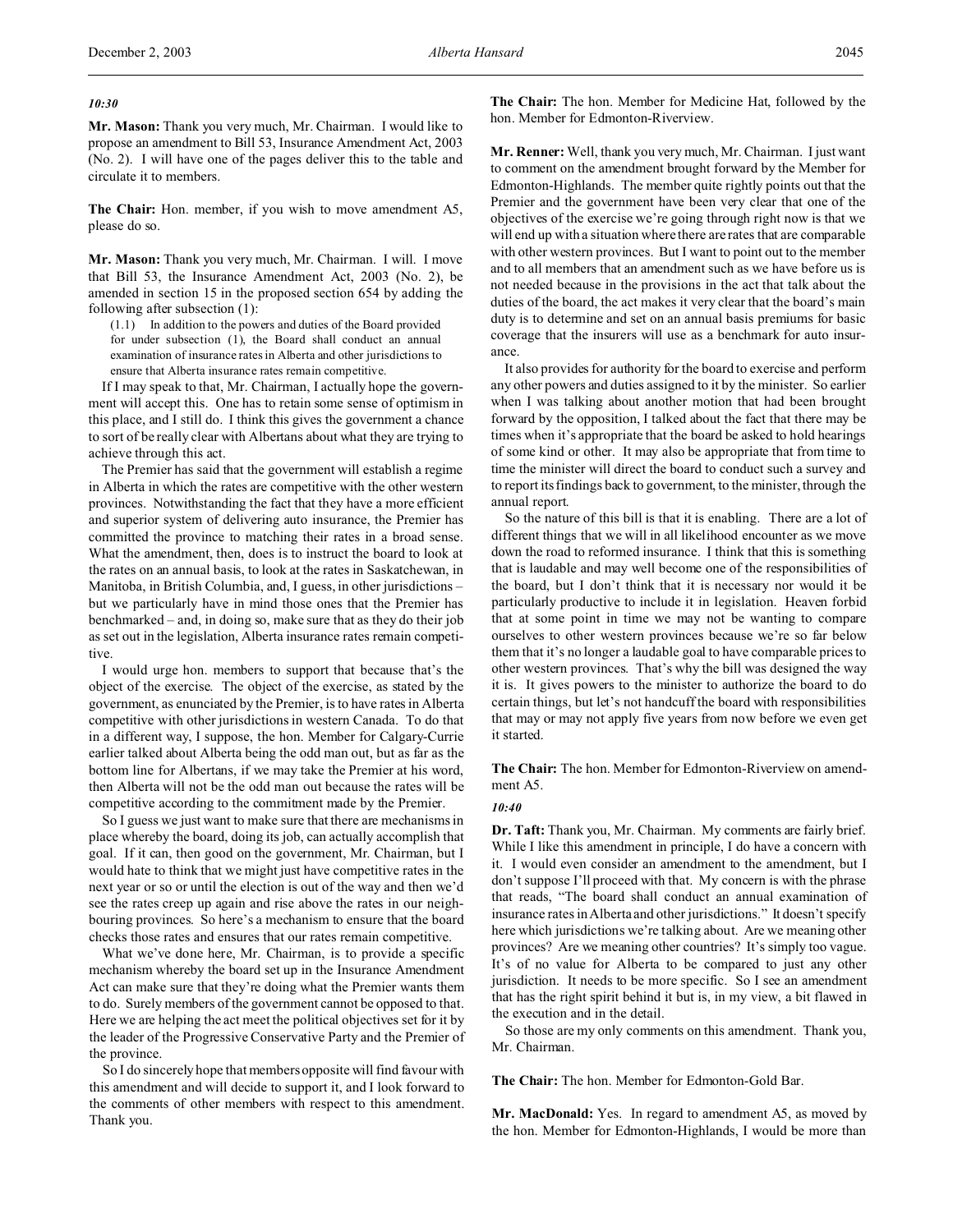Again, with the interests of consumers at heart, there are enough sweeping regulations dealing with a broad range of matters in this legislation. This is all about regulations, that the minister may do this or may do that. When one considers that we are contemplating here, Mr. Chairman, that in addition to the powers and duties of the board provided under subsection (1), "the board shall conduct an annual examination of insurance rates in Alberta and other jurisdictions to ensure that [automobile] insurance rates remain competitive," well, we could break that down into two examinations.

The first, of course, is within Alberta. We know what happened, but we don't know the reason why. We know we had four geographic zones at one time in this province. The city of Edmonton was being discriminated against by this government, and now we have, it looks like, three geographic zones. There is, essentially, the north, the rural south, and what we're going to have, the metro area. This amendment would give the board the opportune time and ample time to do an examination of these regions on an annual basis.

Now, when we look at Edmonton, metro Edmonton, as I understand it, will include St. Albert. It will include Sherwood Park. It will include Leduc. Does the same apply to Calgary? Do the bedroom communities of Calgary also fit in? For instance, let's pick the community of Okotoks. Is that classified with rural Alberta? With the acceptance of this amendment this board could examine those issues. We could see if rates are fair. We know that the driving habits and the driving patterns are different in rural areas than in urban areas of this province. I've been told that 20 percent of the drivers are in rural areas, 80 percent of the fatalities. Eighty percent of the drivers in urban areas, 20 percent of the fatalities. There are many, many issues that could be examined here.

The importance of this amendment could also help out businesses. Let's say, Mr. Chairman, that a business has a fleet of vehicles located in Edmonton for oil service work. Insurance costs with these zones – there could be a significant difference. If the entrepreneur moved the fleet to Grande Prairie, would there be substantial savings there? Or moved the fleet to Calgary or to Medicine Hat? What would the costs be there? I hope I can convince members to support this amendment because it certainly is a good one.

Now, there are a lot of pluses to this annual examination of insurance rates within the province of Alberta. A lot of pluses. I would have to ask: is this amendment just for passenger vehicles? Is it also going to be for commercial vehicles, farm vehicles? There is a difference; we all know that.

Now, doing a review of other jurisdictions' insurance rates to ensure that Alberta insurance rates remain competitive. Well, we know right now that they're not competitive. We know that. We know that from studies that have been done by the Consumers' Association of Canada. The most recent study would be in September of 2003. Would that help? Would it help consumers? It might make a government that's bent on continuing with a private delivery of insurance in this province, but consumers might be interested to know. So if there was a competitive examination of insurance rates let's say in the Canadian provinces – we could just, Mr. Chairman, consider Alberta. We have a compulsory minimum third-party liability of \$200,000. That is the same in B.C., Manitoba, New Brunswick, Newfoundland, the Territories, Nova Scotia, Ontario, PEI, but again the province of Quebec is different, with a \$50,000 compulsory minimum third-party liability which a guy buys with his plate. Saskatchewan and the Yukon also have a \$200,000 minimum.

Medical payments. This is where consumers would love to know and would love to have a board that's looking after their interests to examine these issues. Now, for medical payments in Alberta it's \$10,000 for chiropractic, \$500 a person, a time limit of two years. In B.C. the same medical payment is \$150,000. In Manitoba there's no time or amount limit, and that includes rehabilitation costs. These are all comparative costs, and this is something this board could do with this amendment A5, Mr. Chairman. Now, New Brunswick has a \$50,000 personal time limit of four years on medical benefits. Newfoundland is different again; it's roughly half of that. The same with the Territories, the same with Nova Scotia. In Ontario medical payments are 10 times what they are in Alberta. In P.E.I. it's \$25,000. In Quebec no time or amount limit. Saskatchewan has over half a million dollars, and the Yukon has the same, oddly enough, as Alberta.

## *10:50*

Now, funeral expenses vary across the country, Mr. Chairman, from \$2,000 in Alberta to \$6,000 in Manitoba, in Quebec \$3,700, Saskatchewan \$5,400, and in some provinces a thousand dollars.

Maximum disability benefits. In Alberta it's \$300 a week, 80 percent of gross wages. B.C. is almost the same. In Manitoba it's \$61,500 per year. In New Brunswick it's \$250 a week. In Newfoundland it's \$140 a week as it is in Nova Scotia and P.E.I. In Ontario, for instance, it's 80 percent of net wages to a maximum of \$400 a week. So these are all benefits.

Now, do we have the right to sue for pain and suffering? In Alberta if we were to look at an annual examination of insurance rates and what's going on in other jurisdictions, yes, at the moment. At the moment, but if this bill goes through, well, that's going to be restricted. That's going to change. B.C., yes. Manitoba, no. New Brunswick, yes. Newfoundland, yes. The Territories, yes. Nova Scotia, yes. Ontario, yes, with qualifications. I suppose if we were to have Bill 53 become law, it would be, yes, with qualifications, here. I guess that's how you could describe it. The province of Quebec, no. Saskatchewan, no. The territory of the Yukon, yes.

The right to sue for economic loss exceeding no-fault benefits. Currently in Alberta, yes. B.C., yes. Manitoba, no. New Brunswick, Newfoundland, Nova Scotia, and the Territories, yes. Ontario, again, yes, with qualifications. P.E.I., yes. Saskatchewan, yes; for economic losses that exceed no-fault benefits for loss of income, can only recover gross income losses exceeding \$56,855 a year net of income taxes.

So that would be one example of a comparison that could be used. We could look at the review, the 40 Canadian cities and 10 provinces, Mr. Chairman. The Consumers' Association of Canada auto insurance rates study did. To have an insurance board look after the interests of consumers like the Consumers' Association of Canada study is doing would be a real plus for Alberta consumers. It would be a real plus.

I think that this is a very good amendment, and I would encourage all hon. members to support this amendment. So with those remarks in conclusion, I would strongly urge all members to support amendment A5, as moved by the hon. Member for Edmonton-Highlands. Thank you.

[Motion on amendment A5 lost]

**The Chair:** Are you ready for the question? The hon. Member for Edmonton-Gold Bar.

**Mr. MacDonald:** Thank you very much, Mr. Chairman. There's a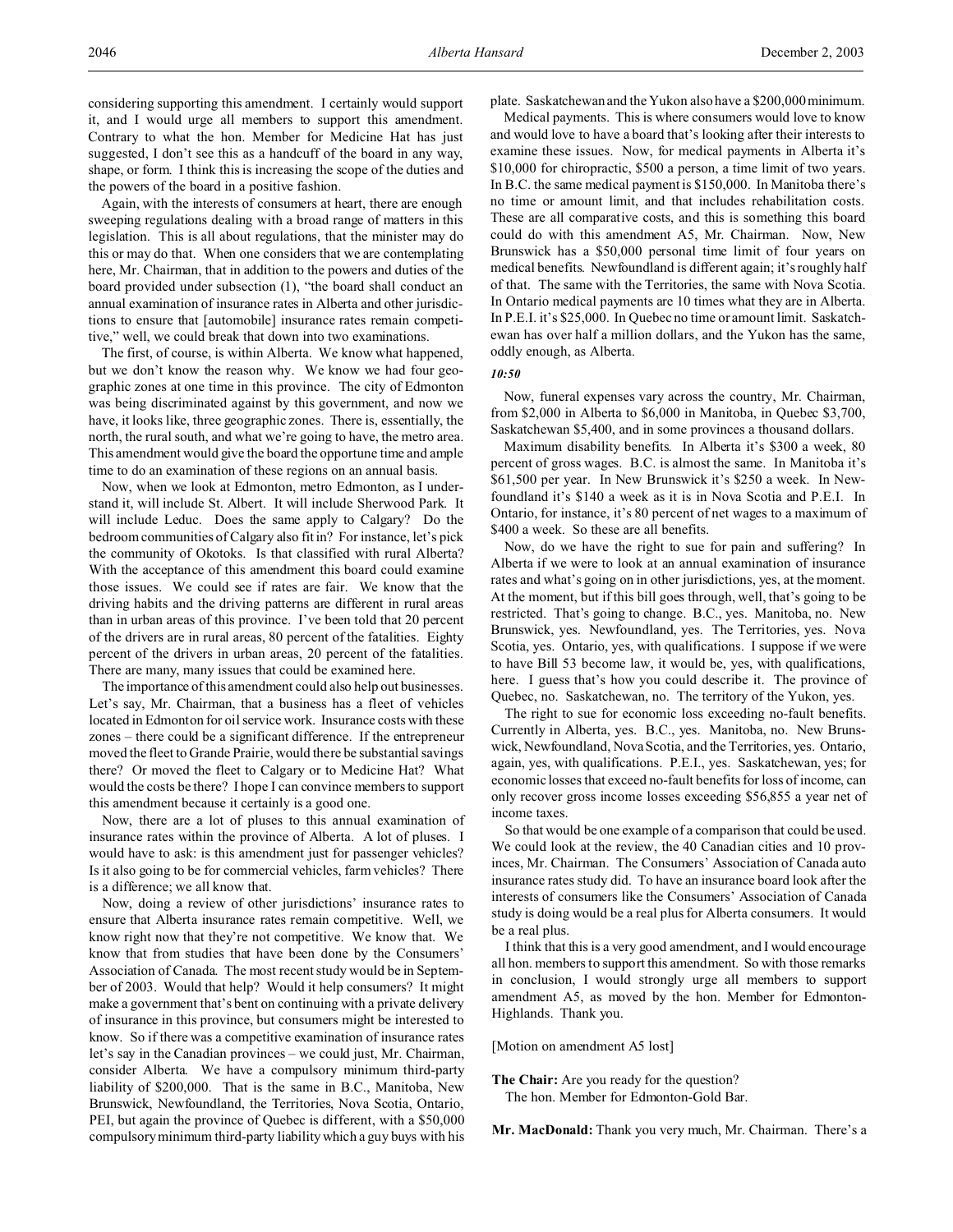Whenever one considers that we had an overhaul in this Assembly of the Insurance Act in 1999 and very little of any of this, as I recall, was discussed, I don't think we can spend enough time examining this bill very closely and in detail.

Now, there are many improvements or repairs that can be made to this bill. I would have difficulty, in all conscience, supporting this legislation in its entirety. There are some good ideas in here but not enough to warrant supporting this legislation after one considers the overwhelming research that indicates that public insurance, public no-fault insurance, is the best alternative at this time in this province. We don't have to at this time because all hon. members know whenever you compare Manitoba, Saskatchewan, Alberta, and British Columbia what the logical thing to do in this province is, and that is to adopt public insurance.

Now, on the way here tonight I was listening to the debate, and hon. members on this side of the Assembly were accused of being socialists for wanting to promote and encourage this government to adopt public automobile insurance similar to what the Insurance Corporation of B.C. has, ICBC. I was surprised that hon. members on the government side could actually stand and accuse people of being socialists for encouraging them to adopt public insurance when this is the same government that has made no effort to sell off its own bank. This is the only jurisdiction, whether we're looking at the lower 48 states or the other Canadian provinces, that owns its own bank, and we have a lot to answer for for that.

How can we accuse one group of being wrong whenever they want to promote a publicly administered insurance plan, yet we fail to recognize that we own our own bank? And not only do we own our own bank; the government has been very sound and prudent in promoting the use of co-ops to distribute natural gas and electricity to rural Alberta consumers. We can distribute these essential commodities, these essential services, on a cost recovery basis unless there's some sort of plan – and I'm suspicious of that – by this government to eliminate slowly but surely those Alberta traditions that work, the rural gas co-ops and the REAs, which are on a cost recovery basis. Unless there is a plan afoot, Mr. Chairman, to do that, I do not know why someone would be so hostile and so closed minded to the idea of having public auto insurance.

#### *11:00*

The facts are there. Those organizations exist on a nonprofit basis and a cost-recovery basis only, and they're governed by the local citizens, who have their own interests and the interests of their neighbours at heart. It's a good idea. I don't think it should be attacked by this government, and I think the idea, the whole notion of self-reliance, working together co-operatively is what we need to do with auto insurance as well.

Now, I have some more ideas in regard to improving this bill. I think we're going to be stuck with it for a while. I don't think it's the right policy. I certainly don't think that, Mr. Chairman. We're going to have to work and do our best to improve it. One of the ways I think we can improve this is by proposing another amendment. If I could please have this amendment circulated. I should have had it to the chair earlier, and I apologize.

**The Chair:** Hon. member, would you like to move amendment A6 now, please?

**Mr. MacDonald:** Thank you, Mr. Chairman. I would like to move at this time amendment A6. This is an amendment to move that Bill 53, the Insurance Amendment Act, 2003 (No. 2), be amended in section 15 in the proposed section 654 by adding the following after subsection  $(1)$ .

(1.1) The Board shall ensure that the Board's telephone number, physical address, and world wide web address, if any, are included on every policy.

I would encourage all members to consider this amendment. I know that this government has pulled some of their information off their web site, the rate calculator that they had on there that they were trying to promote this proposed government policy on, but they got real cautious real quick. They got cold feet because the rate calculator proved to Albertans that this policy is not all it's being trumped up to be. It is not reducing auto insurance premiums for Albertans. Now, I don't know who pulled the plug on this web site. I know that we want to pull the plug on electricity deregulation. I don't know what orders were received from whom to shut this web site down, but it was. It has not been reimplemented.

Again, if a consumer – and let's put the consumer first – was dissatisfied with their insurance, how their policy was being processed, how claims, if any, were being processed, if they had any concerns about their rights, well, they could just simply look at their policy and they would know who to phone. Now, surely when this government can promote a consumer advocate for electricity and recognize earlier that there's a role for a consumer advocate in this proposed board, this would give the board an ideal means of communicating directly with the consumers. Any issues that were to come up, like skyrocketing premiums, the handpicking of clients, unfair treatment of consumers, they would know about immediately, Mr. Chairman.

# [Mr. Snelgrove in the chair]

If a consumer was shopping around, they could go to the worldwide web address – and hopefully there will be one for this board – they could, for instance, find out all about the board. They could find out if there are any public hearings going on, if there are any filings for rate increases, and who is behind the filings. All this could be on the worldwide web address. To strengthen this board should be the top priority of this government.

Now, we look at what's going on. I'm not going to talk too long about the skyrocketing premiums, but let's put the consumers first. With this amendment a consumer will have access to information at their fingertips. We have to look at the issue of fairness here. The consumers won't have to wait to pull this insurance slip from their glove box and fumble around. The information will be there for them. We can with this amendment A6 make sure, Mr. Chairman, that we will put those interests first, and those are the interests of consumers.

Now, I'm sure there are members that are anxious to improve this amendment – and they can if they wish – if there's other information that should be on there, perhaps who is going to be on the board. I think, however, that in the interests of being concise, the telephone number, the address, and the web site address should be sufficient to provide consumers with direct access to the board that is going to be setting their rates and finally starting to regulate the insurance industry in this province, putting the interests of consumers first.

With those comments, Mr. Chairman, I will cede the floor to another member of this Assembly. Thank you.

#### *11:10*

**The Acting Chair:** The hon. Member for Medicine Hat.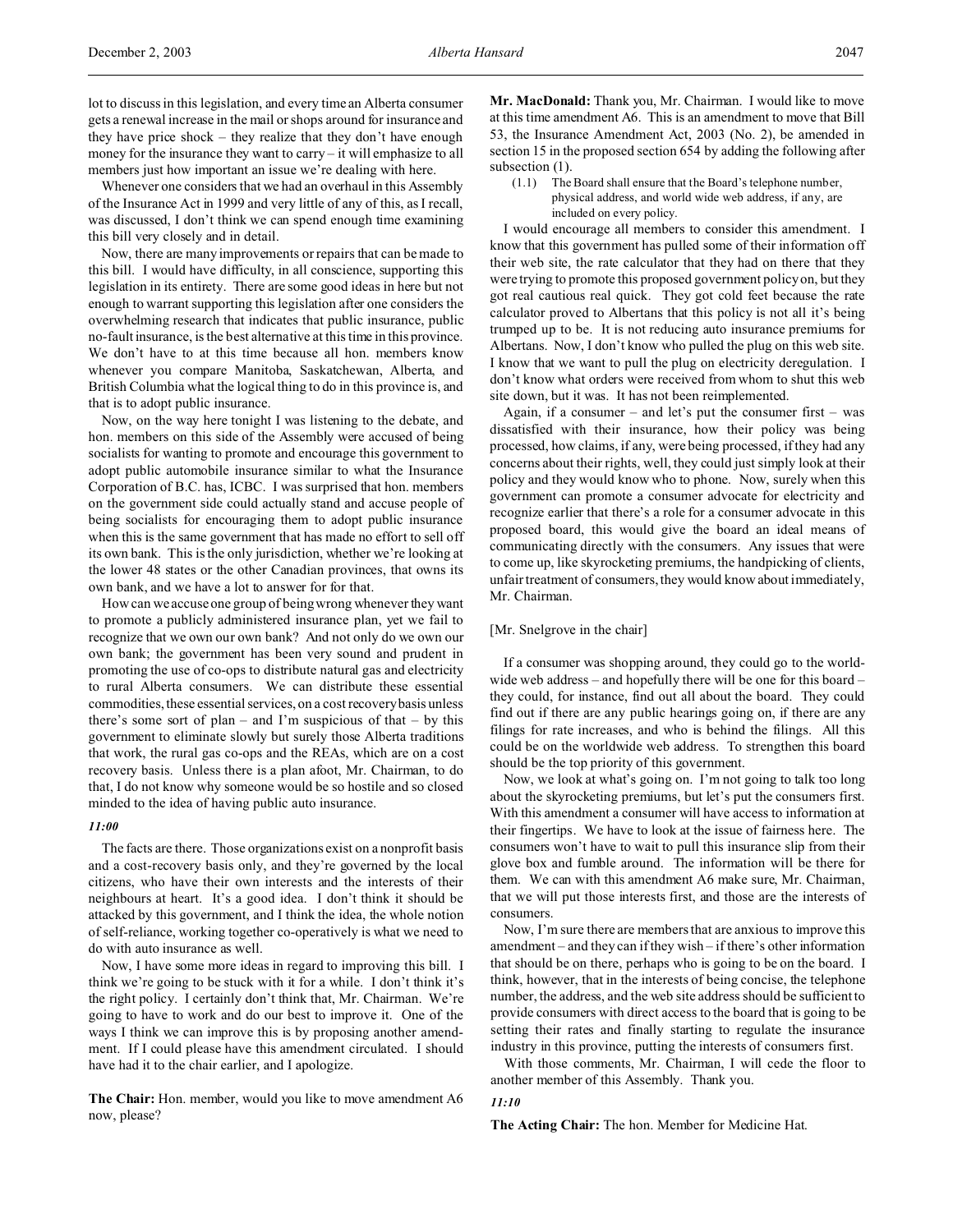**Mr. Renner:** Well, thank you very much, Mr. Chairman. I'd like to just address this proposed amendment brought forward by the hon. Member for Edmonton-Gold Bar. I think it falls into a similar status to the last amendment that we dealt with. There already is ample regulation-making authority within the bill. If this type of information should become necessary, then there's nothing that prevents that information from being required on policies elsewhere in the act, not necessarily in the sections we're dealing with under Bill 53. There is regulation-making authority to determine what information and how the information should be presented on insurance policies.

I also want to draw the members' attention to section 661.3. This is a new section that has been added to the act. It authorizes regulations to create a dispute resolution system to handle consumer complaints in the areas of premiums, availability, and fault determination in respect of automobile insurance. So I would suggest to the member that if the new section that's part of this act is going to be effective, it will obviously be necessary that consumers be made aware of it, and I'm sure that there will be ample opportunity for consumers to know what the process is for them to either lodge a complaint or to find out information from this agent.

So, again, I think this is a redundant amendment, and I urge all members not to support the amendment.

**The Acting Chair:** The hon. Member for Edmonton-Gold Bar.

**Mr. MacDonald:** Thank you very much, Mr. Chairman. I will be very brief, but we have been operating to date in this province with a regulatory process for automobile insurance. We have been operating to keep the consumers in the dark. There is nothing the matter with making public the board's term of reference for deciding rate increases through this amendment, requiring board procedures and meeting dates and locations to be made public, and allowing the public access to this information.

This amendment gives the public the ultimate in access if they wish. Through this amendment we can make available to all consumers the full schedule of rates filed with the board, as I said, by the insurers. We can post all auto insurance information for the public on the web site. This amendment will give consumers of automobile insurance products complete access to the board. Let's be open and accountable and transparent here.

Thank you.

[Motion on amendment A6 lost]

**The Acting Chair:** The hon. Member for Edmonton-Highlands.

**Mr. Mason:** Thank you very much, Mr. Chairman. I have an amendment which I would like to propose, and I'll provide that to the table and to all hon. members.

**The Acting Chair:** This will be amendment A7.

**Mr. Mason:** Thanks, Mr. Chairman. I move that Bill 53, the Insurance Amendment Act, 2002 (No. 2), be amended in section 15 by renumbering the proposed section 657 as section 657(1) and adding the following after subsection (1).

(2) Prior to making any regulations respecting discount and surcharge rates, the Lieutenant Governor in Council must seek input through public consultation.

Mr. Chairman, again, the political goals as enumerated by the Premier and the legislation are not in congruence. The legislation doesn't say what the Premier said. I think that it's important that we make sure that there is public consultation built into the act. This is important.

When you have the rate-setting process – the government has said

that they are going to have a starting default rate for new drivers and that they're going to allow people to earn discounts through a period of accident-free, offence-free driving, and they also have made it clear that they want to punish bad drivers. Frankly, Mr. Chairman, just as an aside, punishing bad drivers was never the initial intention. I think it's fair to charge bad drivers more, but it's not a section of the Criminal Code, so punishment is maybe not the right term. The government is going to allow drivers to work their way toward lower rates or, alternatively, hit drivers with a bad record with higher rates.

In principle there's nothing wrong with that, Mr. Chairman, but the concern that we have is that certain drivers under the current free enterprise or laissez-faire system – the unregulated free enterprise system that has failed so miserably charges exorbitant rates to certain categories of drivers, that being the elderly and male drivers under 25. The government is quite rightly putting an end to this kind of discrimination. They should put an end to the discrimination against Edmonton as well, but they've chosen instead to phase that out over a period of time, which makes Edmontonians feel bad. They feel bad that they're discriminated against by this government when the government won't even allow discrimination on the basis of age or gender. But I guess that discrimination against Edmonton is not unheard of in the government.

So the question is: who is going to pay if it's not young male drivers and if it's not senior citizens and, eventually, if it's not Edmontonians? Who's going to make it up? Well, by the sounds of it, it's going to be people who've had a couple of fender benders. They're the ones that are going to get hit with the really big rates because, of course, we have to continue to pay a premium to the insurance company so that they can take our money and invest it in the stock market. That's free enterprise, I guess, Mr. Chairman.

I just want to indicate that the problem is that if they just transfer the victim from being young male drivers under 25 to people that have had a couple of fender benders, with no regard as to the actual costs that are necessary to support the system, then it's just gouging but gouging a different group.

# *11:20*

So it's important, in our view, that the cabinet should have some public consultation. We know that the government likes to have consultation in different forms. Normally it's in the form of a questionnaire; for example, the one that was referenced yesterday by the hon. Premier about the Wheat Board. It's clear, Mr. Chairman, that in that case there's a distinction between the kind of consultation favoured by the government and the expressed democratic will of Alberta farmers as expressed through their votes for the Wheat Board. So not all consultation is valid, and that's a good example of: if you ask the question in a certain way, you'll get the answer you want. That's why we have the wide range in views between the government's so-called consultation questionnaire and the expressed views of farmers.

## [Mr. Tannas in the chair]

Now, in this case public consultation is not defined, and I'm thinking that maybe we should have defined it a little more tightly, Mr. Chairman, so that we don't have that kind of questionnaire that goes out. But listen; any kind of consultation by this government would be a step forward. This amendment will provide the opportunity for the government to actually ask the public before they set the regulations for discounts for good drivers and surcharges for bad drivers.

So I think it's a good idea, and there's no reason, in our view, at all not to put requirements for public consultation into legislation,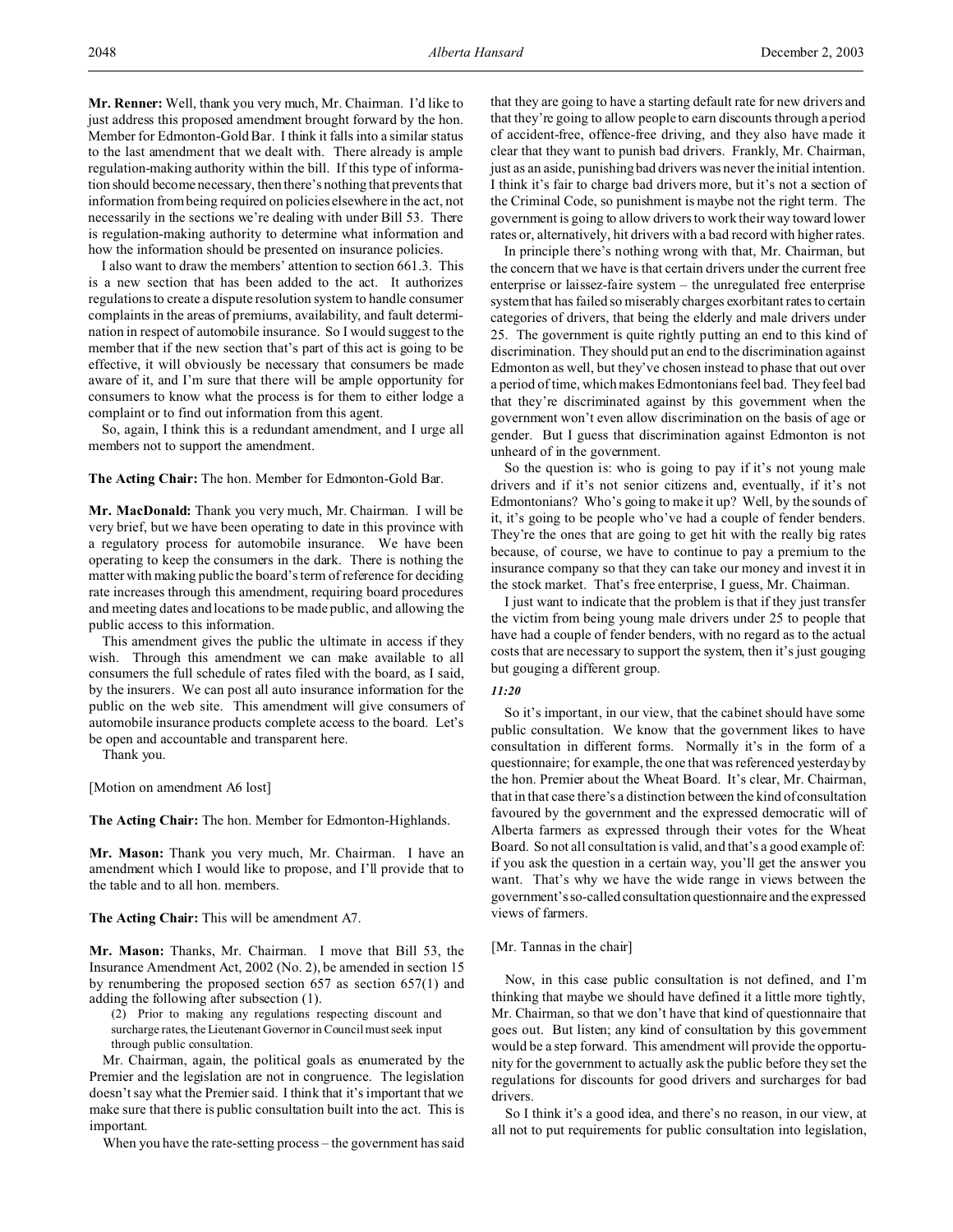## **Mr. MacDonald:** Selective hearing.

**Mr. Mason:** They could have selective hearing. The hon. Member for Edmonton-Gold Bar has suggested that that could very well be possible.

I know that the government likes to consult when they want to have something changed that they've already kind of decided to do. For example, we've seen consultation on the heritage fund of a sort – questionnaires is what they do – or on the Wheat Board. So why not put it in the legislation and make it mandatory for the setting of our car insurance rates? Clearly, Mr. Chairman, the record of the government on consulting with the public on auto insurance could be improved. I believe it could be improved. It could be somewhat better. Any amount of public consultation on car insurance at all would be an infinite increase in the amount of public consultation.

So I urge members to support this particular amendment so that we make sure it actually occurs, and I'll look forward with interest to the comments of other members to my amendment, Mr. Chairman. Thank you very much.

**The Chair:** The hon. Member for Medicine Hat.

**Mr. Renner:** Well, thank you very much, Mr. Chairman. It's a pleasure for me to address the amendment proposed by the Member for Edmonton-Highlands. Again, I think we're dealing with an amendment that is unnecessary, that has already been committed to by the government. I can remember that at the time the press conference was held with respect to the introduction of this bill, I made it very clear that there was a lot of work to be done on this bill in the development of the regulations, and at each step along the way there was a commitment from the government to inform the public of what the nature of the discussion is and to encourage the public to provide input into that discussion.

I think it's also somewhat mischievous that the member would choose to specifically reference public consultation with respect to discount and surcharge rates when, frankly, I think that there are numerous other areas where I would suggest the public probably would want to be more involved than in this particular area, and I speak in particular of the regulations that are to be developed with respect to protocol for the diagnosis and treatment of injuries. There are a number of regulations that need to be developed to implement this legislation, and I think that it would probably be very shortsighted of this Legislature to consider passing an amendment that would restrict that public consultation only to one particular, very small, very specific area of the regulation development.

So, again, Mr. Chairman, the government is on public record as committing itself to public consultation in the development of the regulations, and as such this amendment is unnecessary.

#### [Motion on amendment A7 lost]

**The Chair:** The next speaker is the hon. Member for Edmonton-Ellerslie.

**Ms Carlson:** Thank you, Mr. Chairman. I, too, would like to introduce an amendment this evening. Perhaps I'll have it distributed, and I'll speak to the part of the bill that it amends as it's being distributed.

We go to section 655 in the bill, where we talk about the annual

report that will be required by the Insurance Amendment Act. It's a little weak in some of the detail provided, Mr. Chairman, and we're taking a look at strengthening the requirements here. I think these amendments proposed will be very beneficial in terms of making the annual report actually effective and helping to make the information there accountable.

As section 655(1) reads now, it talks about the annual report: "the Board must make and submit to the Minister an annual report on the operations of the Board." In our amendment in the first section, in subsection (1), we want to add "not later than March 31 in a given year" after "operations of the Board." This is an amendment that I'm moving on behalf of the Member for Edmonton-Gold Bar.

**The Chair:** We'll call this amendment A8.

### **Ms Carlson:** Yes. A8.

We think that it's very beneficial to give a time line to when the annual report should be filed. That's a normal requirement for most organizations. They have a year-end, they have a deadline for filing, and there's no reason why this board should be any different than any other organization in that regard. It's just tightening up the accountability and the responsibility. That's what happens here.

Then if you look at 655(2), it says that "the Minister must lay the report before the Legislative Assembly if it is then sitting or, if it is not then sitting, within 15 days after the commencement of the next sitting." We're adding the following after subsection (2) as subsection (3). It says that "the annual report shall contain information regarding any approved premium rate changes for all classifications of automobile insurance." So that would be similar to adding management notes or other disclosure information in other normal annual statements.

Because the rate issue is the most important issue to consumers, it's certainly going to be one of the most important issues for anybody reading the annual report, and particularly since the government defeated our amendment that talked about having their meetings part of the public record, this is going to be the only opportunity for people to review the actions of this particular board. We feel that it's really important that particularly approved premium rate changes for all classifications be included in the annual report. It can be a footnote; it can be something more substantial than that. We're not specifying that, just that it be included in the report.

So I do urge all members of the Assembly to consider this amendment and support it.

#### *11:30*

# **The Chair:** The hon. Member for Medicine Hat.

**Mr. Renner:** Thank you, Mr. Chairman. Having just had an opportunity to read the amendment, I would like to make a couple of observations and comments. With respect to the annual report it's common practice that any government agency that is required to file an annual report do so in a timely manner. So, again, I don't think that this suggested amendment is necessary. Obviously, if the legislation requires an annual report, then it will also be understood that it will be filed in a timely manner.

As for the second part of the amendment I meant to actually raise the point earlier, but it certainly comes much more into focus when we look at the suggestion that "the annual report contain information regarding any approved premium rate changes." There have been comments made by members of the opposition that indicate that they're still stuck in the mind-set of the old world and they haven't quite comprehended the fact that we're taking a gigantic leap forward and that no longer will this board be a rate approval board.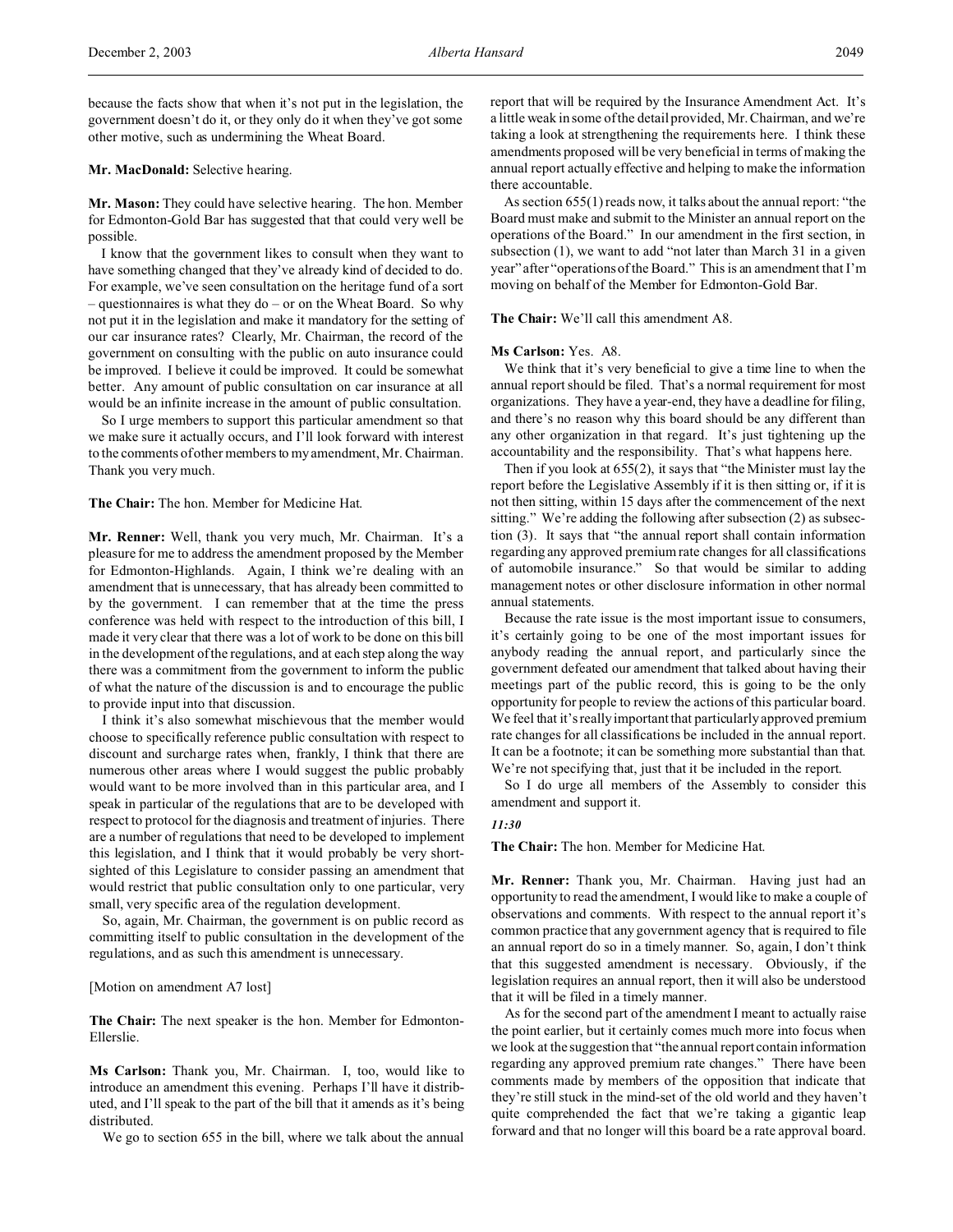They talk about making representations to the board for rate changes. I'll remind members once again that the proposal that is before us in Bill 53 establishes a rate-setting board. The board is responsible for gathering relevant information, analyzing that information, and setting rates. There will not be a process for the board to receive application for rate increases. It will be the responsibility of the board to set the rates based upon relevant information that is provided to them under their authority to gather that information, and they will then be responsible for setting rates, not approving rates, and I think all members need to keep that in mind.

Therefore, again, Mr. Chairman, I believe this amendment to be unnecessary.

**The Chair:** The hon. Member for Edmonton-Highlands.

**Mr. Mason:** Thank you very much, Mr. Chairman. Well, I assume that the board will be providing an annual report, and I presume that it's going to be in a timely fashion. So on those points I don't disagree with the hon. Member for Medicine Hat. But what's going to be in the report, and how do we know that the board is going to be operating in the interests of the public? How are we going to know if it's not specified that it be included in their annual report?

I think there's a real danger with this board. I understand what the hon. Member for Medicine Hat is saying in terms of this board being quite different and being a more proactive board, something that actually scopes out what the rates should be and actually sets them, but we don't know that the board is going to do that efficaciously, whether it's going to do it in the interests of the public. We're not sure how the board is going to make the decisions and whether or not we might get back to the situation where the board will be setting the rates in a way that favours the insurance companies at the expense of the consumers, and this is the big risk as far as I'm concerned. There's nothing in the act that I have seen that guarantees that consumers' interests are going to be predominant.

Every time an amendment is proposed that would have that effect, the hon. Member for Medicine Hat stands up and says that it's not necessary. Well, I beg to differ, Mr. Chairman. I think it is necessary that we put some boundaries around that board that ensures that it acts in a transparent manner or in a transparent manner as possible and that it acts in the interests of consumers rather than insurance companies. So I'm certainly going to support the amendment made by the hon. Member for Edmonton-Ellerslie on behalf of the hon. Member for Edmonton-Gold Bar.

Thank you, Mr. Chairman.

[Motion on amendment A8 lost]

**The Chair:** The hon. Member for Edmonton-Highlands.

**Mr. Mason:** Thank you, Mr. Chairman. I have an additional amendment which I will provide to the table and to members of the Assembly.

**The Chair:** The hon. Member for Edmonton-Highlands to move.

**Mr. Mason:** Thank you very much, Mr. Chairman. I move that Bill 53, Insurance Amendment Act, 2003 (No.2), be amended in section 13 in the proposed section 650.1 by adding the following after subsection (3): "(3.1) Prior to defining minor injury in the regulations, the Lieutenant Governor in Council must seek input through public consultation."

**The Chair:** This will be called amendment A9.

**Mr. Mason:** Thank you, Mr. Chairman. This is similar to amendment A7, which would have required the Lieutenant Governor in Council to seek input through public consultation when making regulations respecting discount and surcharge rates.

Now, the hon. Member for Medicine Hat said that we shouldn't just do it for this one thing, that there are other areas where we ought to have public consultation, so I just worked really quickly in the last 10 minutes to get this amendment ready. No, that's not true. I had it all along. I just want to indicate that the question of minor injury is critical, and the government has been less than clear about what a minor injury is going to be.

Here's the big rub. We've seen the big battle that's been played out in the newspapers and in the Tory caucus, not between the insurance industry and the public but between the insurance industry and the accident lawyers. This has been tremendous. I've enjoyed it, Mr. Chairman. I've enjoyed seeing the battle of the ads in the papers and so on back and forth between the injury lawyers on the one hand and the big insurance companies on the other. Over \$1.1 billion in insurance company profits in Alberta – you know, those little dollar bill things that look like a Lotto 6/49 ad. They've been on the front page of all the papers for weeks.

So here's this battle that's been played out, and what has it been about? It's been about putting caps on personal injury awards. It's of tremendous importance. It's here that the insurance companies hope to pay for any costs that might be incurred by the government regulating their industry, and it's here that the injury lawyers make their money, and their livelihoods are at risk. So it's very important to both of those parties, Mr. Chairman, and therefore it's been a real battle in the Tory caucus too. Which special interest is going to prevail? This is important stuff, but of course the question also affects the public, and that's where the New Democrats come in. So we want to make sure that the public gets consulted because it may well be that the government wants to pay for any cost savings in insurance premiums by limiting what you get in return for those premiums, and that is by putting a cap on personal injury awards.

### *11:40*

It's a bit of a shell game, Mr. Chairman. On the one hand, we can give you slightly lower rates, but you're also going to get less for those rates. The public is very concerned that they're going to lose out and that they're going to get a cheaper product but a reduced product as well. I think that's a big issue for the public as well as the special interests. So given that the government has yet to say exactly how they're going to deal with this, it's important that there be public consultation so that people's rights are not taken away in order to finance somewhat lower rates that the government will permit the insurance industry to charge.

In respect of that, Mr. Chairman, this amendment is made, and it would require the cabinet to talk to the public, to consult with the public, before they define a minor injury in the regulations. I thought I heard one of the members – I think it was the hon. Member for Medicine Hat – say that the government would be consulting with Albertans on the regulations, in which case this amendment will not interfere with the government's plans in any way, but it might have the effect of making them keep a promise that they apparently have made. So I urge all hon. members to support this amendment.

Thank you, Mr. Chairman.

**The Chair:** The hon. Member for Medicine Hat.

**Mr. Renner:** Thank you, Mr. Chairman. Well, the Member for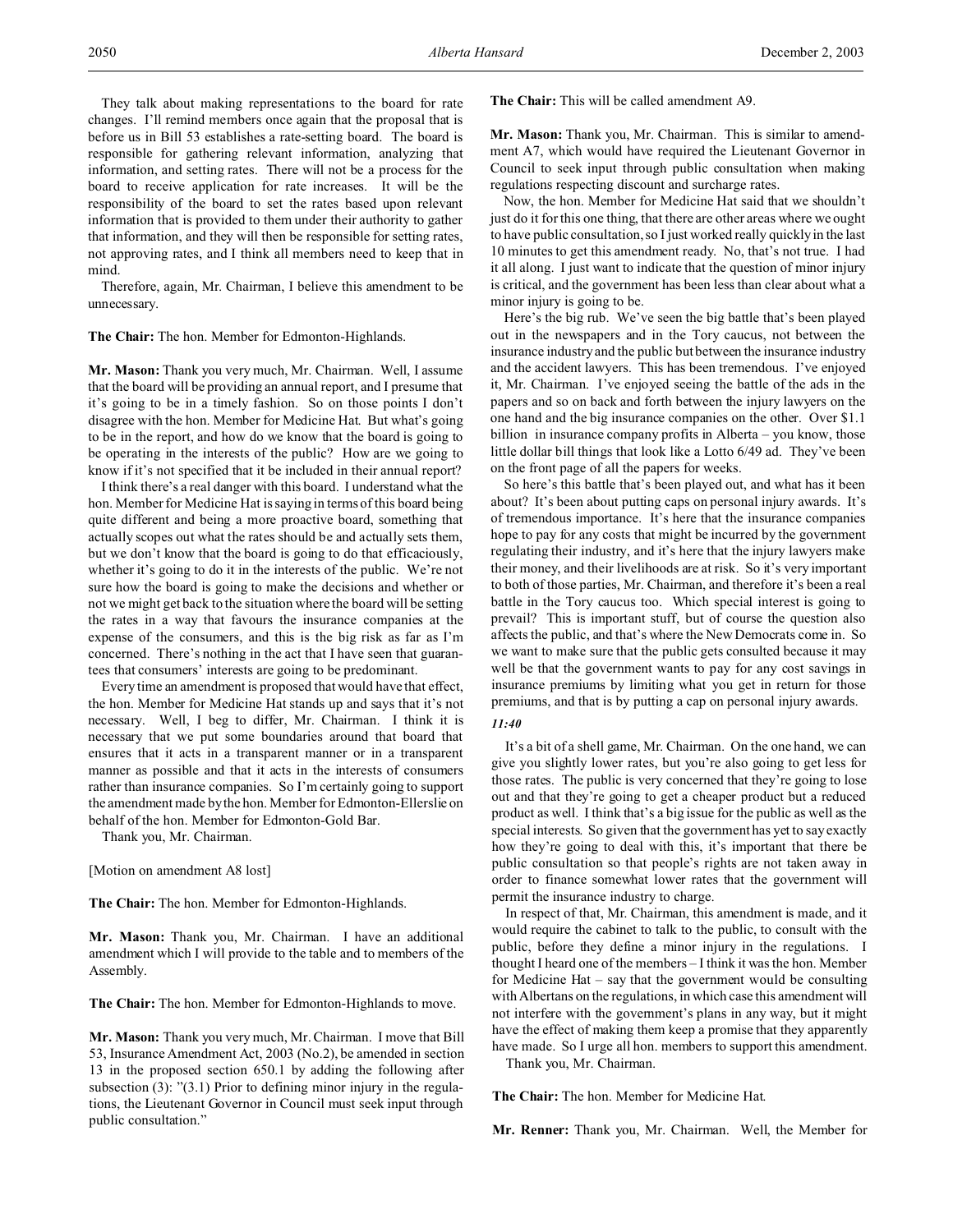Edmonton-Highlands has actually just pretty much summarized my comments for me. He made reference to comments I made earlier about a commitment that the government has made to seek public input throughout the development of regulations, this being no different than any of the others, and my response would be the same as it was to his previous amendment, that this amendment simply is not necessary. The government is on record as committing to public consultation, public input in the development of all regulations related to Bill 53.

**The Chair:** The hon. Member for Edmonton-Gold Bar.

**Mr. MacDonald:** Yes. At this time I would like to rise, Mr. Chairman, and urge all hon. members to support amendment A9. Certainly, selective public consultation by this government has to be changed, and we have to have thorough public consultation like the hon. Member for Edmonton-Highlands states in this amendment.

When we put so much faith in the regulations of this legislation, that "the Lieutenant Governor in Council . . . seek input through public consultation" is a very good, sound idea, and it would promote good public policy. It's the best that can be done. The hon. member, I believe, is trying to improve the bill, recognizing that so much of this is going to be done through regulation. It's the best of a very bad situation. There's absolutely nothing the matter with public consultation. There should have been a public consultation process in the development of this bill. There wasn't, but it's not too late to start, and I would urge all hon. members to please support A9. Thank you.

[Motion on amendment A9 lost]

**The Chair:** The hon. Member for Edmonton-Gold Bar.

**Mr. MacDonald:** Thank you very much, Mr. Chairman. As we continue with the debate this evening on Bill 53 in committee, one must have an examination of the potential effect of this bill on consumers and on auto insurance, and we have to be very, very careful when we're talking about putting a cap on nonmonetary damages, as they say, for minor injuries. We essentially are leaving the definition of minor injuries up to regulation, but in other jurisdictions there have been studies done that indicate that this is not going to work. Now, there are conflicting reports about just exactly how this will work. Are we going to now add a lot of costs to the accident benefits category? If we were to put this cap on, will costs just be transferred to another portion of the policy? As the hon. member states, is it a shell game? Now, I have yet to be convinced that it is not.

In Nova Scotia these reforms, these changes, they think, may actually end up increasing costs. Is that what's going to happen here? There doesn't seem to be savings. The same sort of ideas have been attempted in the province of Nova Scotia, and it doesn't seem to have that much potential for savings.

Now, perhaps we have in this province a study done to show exactly how much is going to be saved. I haven't seen it yet. I haven't even seen the KPMG actuarial study that so much of this bill, as I understand it, was based on. I had to use the freedom of information law to try to receive that information, and to date I have been unsuccessful. Hopefully, that will be my Christmas gift from the government: a return of my FOIP request and the KPMG actuarial study on this legislative process.

**Mr. Mason:** You're only going to get a lump of coal.

**Mr. MacDonald:** Well, I could get a scuttle of coal, but certainly with electricity deregulation not working as well as planned, that coal could come in real handy, real handy. That could be the best Christmas gift a person ever gets in light of what's gone on with electricity deregulation.

Mr. Chairman, another matter of great interest and great concern in regards to this bill is the setting of insurance rates by different regions of the province. We had the four, as I said earlier, and gradually it's going to be reduced to three. The discrimination against the motorists in this city is going to be, as it was described, phased out, and no one has explained to this hon. member or anyone that lives in my neighbourhood why we should pay more. No one has explained that.

At this time I would like to ensure that Edmonton drivers are not discriminated against or subsidizing the auto insurance premiums of other drivers across the province, and I would like to proceed with another amendment to Bill 53, Mr. Chairman.

# *11:50*

**The Chair:** Hon. Member for Edmonton-Ellerslie, are you wanting to speak to the amendment, or do you want to move the amendment?

**Ms Carlson:** I want to speak to the amendment.

**The Chair:** Okay. Hon. Member for Edmonton-Gold Bar, would you move amendment A10?

**Mr. MacDonald:** Thank you, Mr. Chairman. Now that we've had time to circulate it in the Assembly, I would be pleased to move that Bill 53, the Insurance Amendment Act, 2003 (No. 2) be amended in section 15, (a) in the proposed section 656 by adding the following after subsection (2): "(2.1) Geographic location must not be a factor in determining premiums for basic coverage," and (b) in the proposed section 660 by adding the following after subsection (2): "(2.1) No insurer may use geographic location as a factor in determining premiums for additional coverage."

I think this is an amendment that should be supported by all members of this Assembly. We had the discussion earlier. There was no rhyme nor reason why Edmonton drivers should be paying higher premiums than other areas of the province.

People are talking about how unsafe Edmonton drivers are, and one only has to look at the Alberta traffic collision statistics for 2002. There's no mention of that in here. This document would be from Alberta Transportation, and it was compiled in a building not too far from here. I would think that if there were greater hazards in metro Edmonton, then certainly it would be mentioned in here. This is a comprehensive study on the traffic collisions in this province, the collision occurrence by month, by day of the week, by time period, even by holiday period, and the age of the casualties, unfortunately. But there's no mention that I see of a significant difference between, let's say, Edmonton or Calgary. There are differences between urban and rural areas as far as fatalities go, but to simply just discriminate against one area I don't think is fair.

In the original proposal where we had St. Albert and we had Sherwood Park and Edmonton in one group, in one metro area, certainly there's going to be a longer commute within that zone. The same did not apply to other areas. I don't think that's fair. Edmontonians didn't think that was fair.

I encourage all hon. members that represent constituencies in this city to stand up and speak out and support this amendment because we do not want to see discrimination by this government toward the city of Edmonton in any way, shape, or form in Bill 53 or, as a matter of fact, in any government policy or any government legisla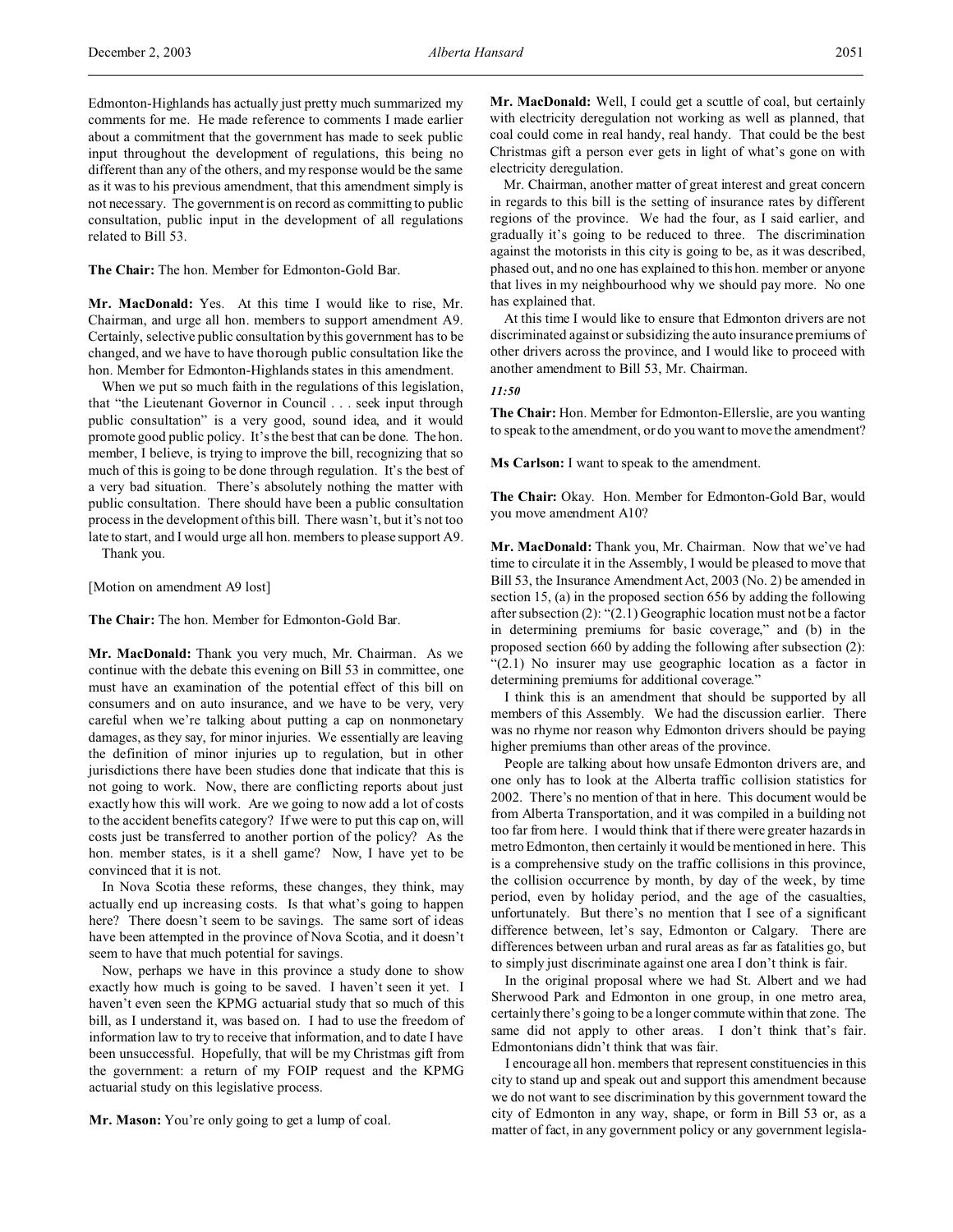tion. We have to lock into this bill the fact that Edmontonians should not be treated unfairly, and this amendment A10 will do that.

So in light of the hour, Mr. Chairman, I would urge all hon. members to consider this amendment and vote for it, please.

## **The Chair:** The hon. Member for Medicine Hat.

**Mr. Renner:** Thank you very much, Mr. Chairman. I would like to address the amendment that's currently before us. Hon. members are well aware that this issue of geographic risk has been an issue of much public debate of late. I want to emphasize to all members that the bill that's before us is a bill that allows us to transition from a highly statistically based system to a reformed insurance system that strikes a balance, removes some of the statistics and the predictive type of statistics from the rating base, but the nature of the beast is that there are still some predictors that are relevant to keep in mind. Even in the public insurance havens that the opposition members are so fond of, these kinds of geographic distinctions continue to play a role. The government has indicated that it is the intention to phase out the differences between the metropolitan areas of Calgary and Edmonton over a period of time.

But I want to emphasize and the member talked about there not being a statistical difference in the number of accidents. The difference in rating is not based on the number of accidents, but it's based on the cost of settling the claims, the average cost of claims per vehicle insured. So it's very straightforward. There were X number of vehicles insured within this region, the total claims that were paid out were Y, and therefore it's very simple to calculate what the average cost per vehicle was.

That's what has historically been used by the industry, and the government has indicated the intention to over time blend the rates of the metropolitan areas within the province. To blend the rates across metropolitan and nonmetropolitan would be very difficult, to say the least, and still maintain any semblance of having insurance under the new regime cost-effective with respect and comparable to insurance under the existing system. So I cannot recommend that we accept this amendment.

As for the second part of the amendment, that suggested that geographic location should not be used "as a factor in determining premiums for additional coverage," I'm assuming that the member is referring to coverage for optional coverage such as collision. Just to remind the member and all members that it is not the intention of this bill to regulate the rates for optional coverage. However, the bill does provide for what is called a file and use and requires the ratesetting board to monitor the rates for optional coverage and report to the minister if rates for any particular company seem inappropriate given the circumstances.

Again, I urge members not to support this amendment.

### *12:00*

**The Chair:** The hon. Member for Edmonton-Ellerslie.

**Ms Carlson:** Thank you, Mr. Chairman. I strongly support this amendment, and in the event that there's a division on this amendment, under Standing Order 32(2.1) I would ask for unanimous consent from the Assembly to shorten the bells to one-minute intervals.

**The Chair:** Having heard the motion, all those members who concur with the motion to shorten the bells to one minute, please say aye.

### **Some Hon. Members:** Aye.

**The Chair:** Those opposed, please say no.

# **Some Hon. Members:** No.

**The Chair:** The motion is carried.

The hon. Member for St. Albert, who has tried a number of times to get up.

**Mrs. O'Neill:** Mr. Chairman, I just wanted to make one brief point, and while I don't like the discrimination against the capital region rates that is there, I want to say that a constituent sent me a message to inform me of how traditionally there has been a differential between the rates charged in different regions. One of the reasons that he commented on was the fact that not only as a group are there more accidents that must be addressed, but he also said that the cost of repairs in most instances is higher in this particular area.

So it isn't just that capital region, or Edmonton, drivers are poorer drivers. The fact is that there are a number of factors that contribute to the traditional differential of costs, and while I don't like this, I am pleased that we will transition it so that it will become equal in a rather short time.

Thank you.

**The Chair:** Before I recognize the hon. Member for Edmonton-Rutherford, in order to change, we have to have unanimous consent, and in the last vote we did have some noes. So it is in fact not carried but defeated.

The hon. Member for Edmonton-Rutherford.

**Mr. McClelland:** Thank you, Mr. Chairman. I wanted to follow up on the comments with regard to the geographic distinction made by the members for Medicine Hat and St. Albert. I, like I'm sure most Albertans, probably was not aware of the fact that a geographic differentiation existed in the first place. The fact that the geographic distinction will be removed over a three-year period and equalized I think is a very elegant resolution of a very sticky problem. As the Member for St. Albert said, when we learned of this, it was not something we were very happy about. It had to be corrected, and it had to be corrected in a way that did not unfairly impact on other geographic areas.

I want to commend the Member for Medicine Hat for bringing this very elegant solution to the table, and I encourage colleagues to defeat this amendment.

**The Chair:** The hon. Member for Edmonton-Centre.

**Ms Blakeman:** Thanks very much, Mr. Speaker. I just want to thank the Member for Edmonton-Gold Bar for sticking up for Edmonton and bringing forward this resolution. I'm glad somebody did it, and I'm looking forward to the rest of my colleagues representing Edmonton constituencies in their support for this.

I urge everyone, not only Edmonton MLAs but all members, to support amendment A10. Thank you.

# **The Chair:** The hon. Government House Leader.

**Mr. Hancock:** Thank you, Mr. Chairman. I think the hon. Member for Medicine Hat eloquently spoke to the reason why it's difficult to take out the geographic discrimination in rates that currently exists in every driver's policy now and the profound attempt that the government will make, in fact the commitment the government has made, to take out that geographic discrimination over three years.

But I really rose, Mr. Chairman, to again seek unanimous consent of the House to shorten the bells if we have a division. I spoke with the Member for Edmonton-Highlands, and he raised the concern that he hadn't been consulted on the request. That's an appropriate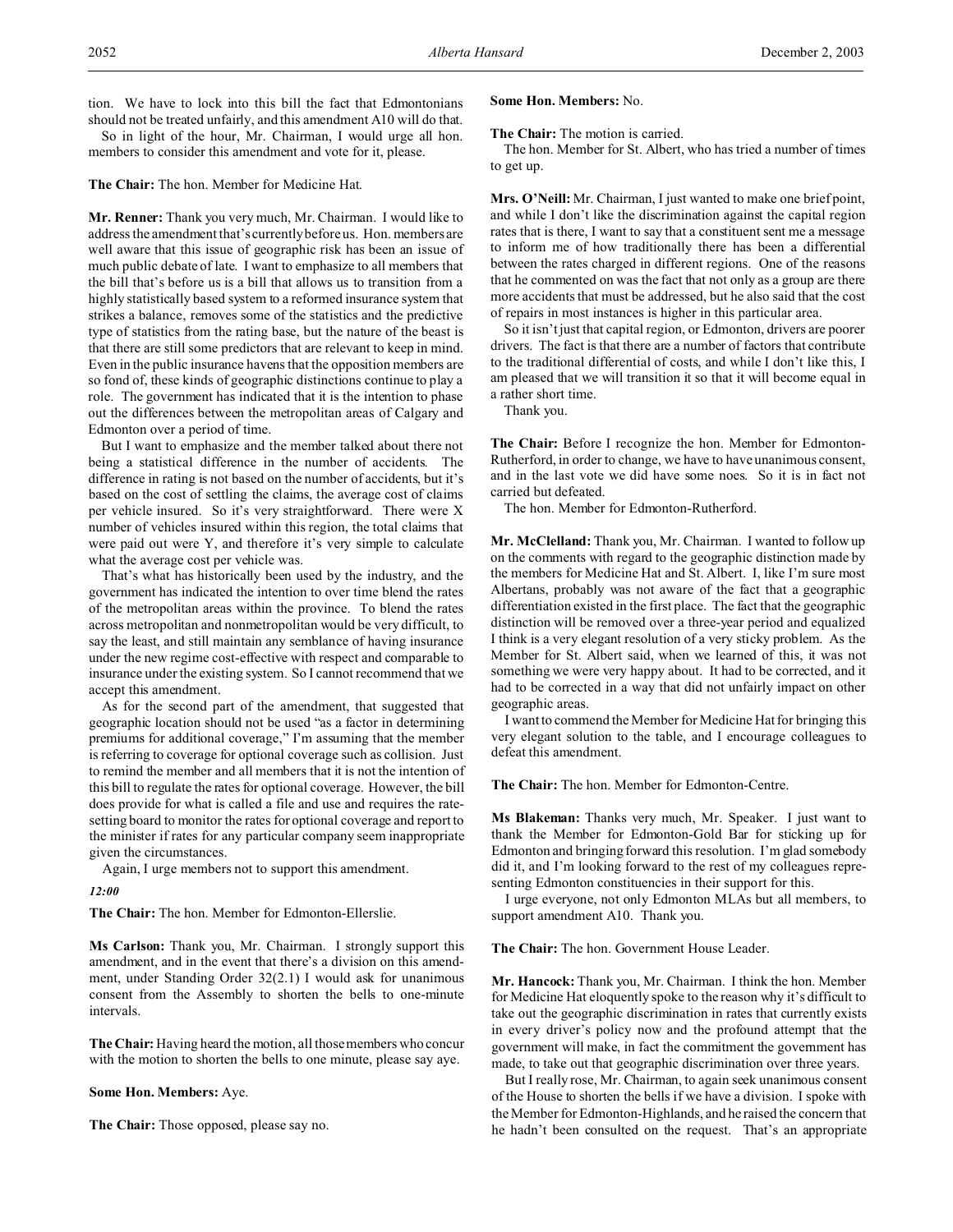**The Chair:** The hon. Government House Leader has moved that the committee reduce the bell time to one minute.

[Unanimous consent granted]

**The Chair:** Are you ready for the question?

**Some Hon. Members:** Question.

The Chair: Okay. The question has been called. Amendment A10 as moved by the hon. Member for Edmonton-Gold Bar. Hon. member, you're standing. I don't know why.

**Mr. Mason:** Because I wish to speak to the amendment, Mr. Chairman.

**The Chair:** Oh. A little late in the game, sir. The question has been called. When I began into the thing  $-$  I try not to rush them  $-$  and looked, there was no one standing and no one prompting to stand, so we call. To stand after the call is made is not on. So we'll try it again.

**Mr. Mason:** Thank you.

**The Chair:** We are on amendment A10 to Bill 53 as moved by the hon. Member for Edmonton-Gold Bar.

[The voice vote indicated that the motion on amendment A10 lost]

[Several members rose calling for a division. The division bell was rung at 12:07 a.m.]

[One minute having elapsed, the committee divided]

[Mr. Tannas in the chair]

| For the motion:     |           |               |
|---------------------|-----------|---------------|
| <b>Blakeman</b>     | Carlson   | Mason         |
| Bonner              | MacDonald | Massey        |
| 12:10               |           |               |
| Against the motion: |           |               |
| Abbott              | Dunford   | Magnus        |
| Ady                 | Goudreau  | <b>Marz</b>   |
| Amery               | Griffiths | McClelland    |
| <b>Boutilier</b>    | Hancock   | Melchin       |
| Broda               | Hlady     | Oberg         |
| Calahasen           | Horner    | Renner        |
| Cenaiko             | Jacobs    | Snelgrove     |
| Danyluk             | Knight    | Strang        |
| DeLong              | Kryczka   | Taylor        |
| Doerksen            | Lord      | VanderBurg    |
| Ducharme            | Lund      |               |
| Totals:             | $For-6$   | Against $-32$ |
|                     |           |               |

[Motion on amendment A10 lost]

**The Chair:** The hon. Member for Edmonton-Highlands.

**Mr. Mason:** Thank you very much, Mr. Chairman. You know, I want to indicate that one of the laudable parts of Bill 53 is the fact that it has eliminated discrimination in the setting of rates based on gender and based on age, and this kind of discrimination has been going on for a long time. It's something that I get asked about by school classes very often in the School at the Legislature. You know, it's a good subject for discussion with the children because they can sort of understand the issue.

You say: well, do you know that boys get charged more for insurance than girls do? The girls love that, and the boys are quite indignant. Then you sort of explain why. It's that as a class young men up to 25 have a much higher accident rate, and young women have a much lower accident rate. Well, you know, the boys are quite indignant about that, Mr. Chairman. Then you say: "Well, it's because boys are, generally, as a group more careless. They speed more, and they take more chances, so they have more accidents." Then they feel a little better, I guess. I don't know why that is exactly.

Then you ask the children the question: is every boy more careless than every girl? Is every boy a bad driver, and is every girl a good driver? You know, it's late, and I'm trying to make it understandable for some of my colleagues opposite. So then they say: well, no, not every boy is going to be a bad driver, and not every girl is going to be a good driver. So then I ask the question: is it fair that every boy should have to pay higher premiums than every girl? It's not universal, but by and large the kids get it. These are kids in grades 5 and 6, by and large. So they're 11 or 12 years old. They have an understanding, then, of how making broad statistical groupings as a basis for insurance policy is wrong, how it's not fair, how it operates against the principle of individual responsibility.

I know that this is an important principle to my Progressive Conservative colleagues and probably to my Liberal colleagues and certainly to me. Personal responsibility. So you shouldn't be charged because others in your class of policyholders statistically have a higher accident rate. That's, I think, where we've all arrived now, Mr. Chairman, on the basis of gender and on the basis of age. The same arguments exactly can be made for our senior citizens. Not all senior citizens have a higher accident rate, so you shouldn't be charged a higher rate.

However, what bothers me about this bill is that it does allow that sort of discrimination based upon geographical location. I know that in the previous discussion and not only in the previous debate on the last amendment but generally with respect to this debate on the bill as a whole, the argument has been made a number of times by government members that it's somehow more difficult to phase out discrimination based on geographical location than it was based on age or gender. Quite frankly, Mr. Chairman, that's a load of fertilizer, to put it in parliamentary language. The government could have as easily eliminated discrimination against Edmontonians as they did against senior citizens or as they did against young male drivers, but they chose not to. Why not? That's what I'd like to know, Mr. Chairman.

I hope that all members who represent Edmonton will stand up for Edmonton literally as well as figuratively. You know, when you line up all the Edmonton MLAs to see if they're prepared to stand up for Edmonton, you see a lot of empty space. To their credit the Liberal MLAs stood up for Edmonton. The New Democrat MLAs have stood up for Edmonton. But where are the Tories on this question?

**Mr. McClelland:** Point of order.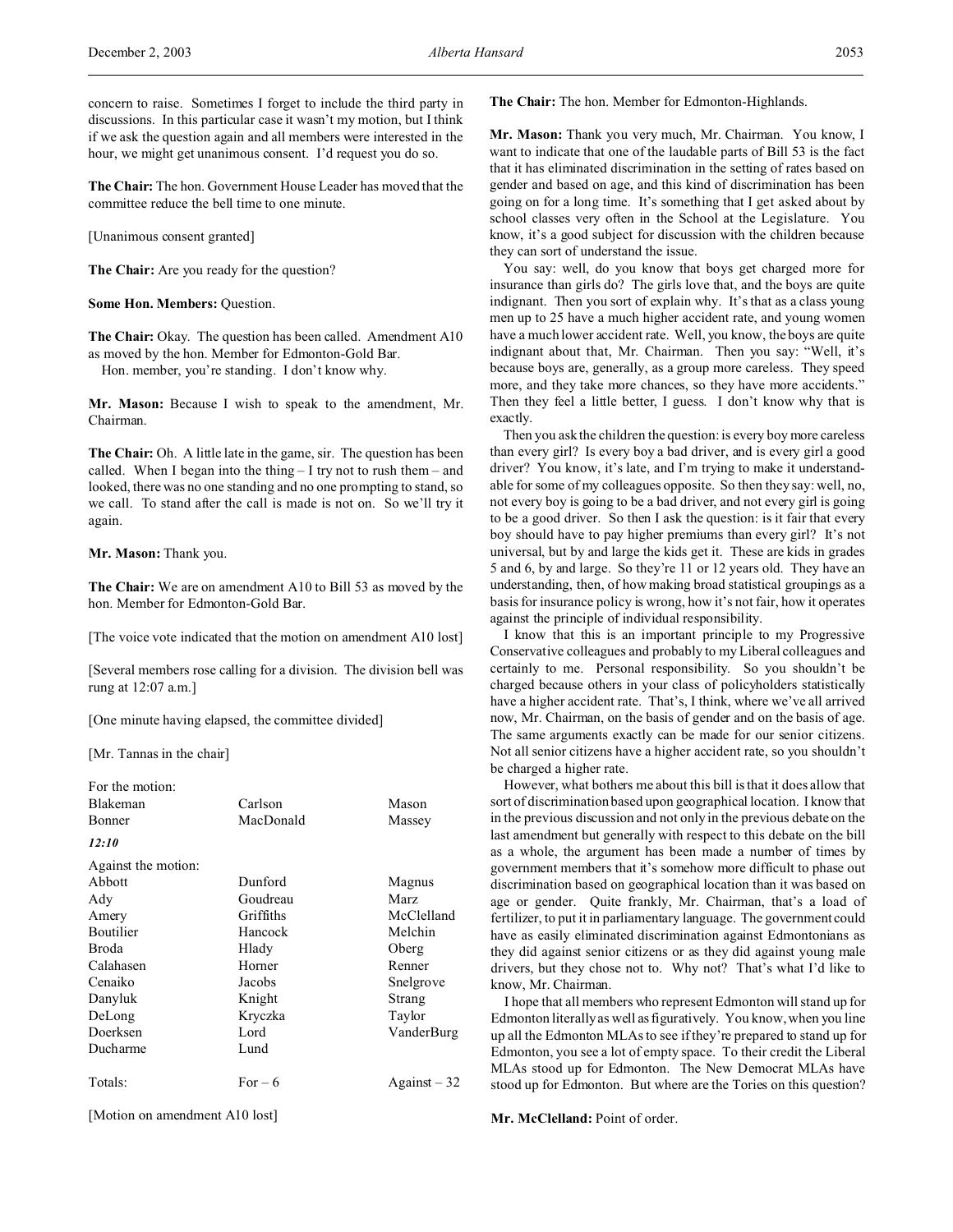**The Chair:** The Member for Edmonton-Rutherford on a point of order. Do you have a citation?

**Mr. McClelland:** The Member for Edmonton-Highlands well knows, as does everyone in the Chamber, that . . .

**The Chair:** Do you have a citation, hon. member?

# **Point of Order Clarification**

**Mr. McClelland:** Twenty-one. It is not appropriate to refer to either the presence or absence of other members.

**The Chair:** The hon. member does not have to respond to that. Time allocation is the point of Standing Order 21, and that's hardly relevant in this case, so if the hon. member would continue, we'll take that as an attempt at clarification.

# **Debate Continued**

**Mr. Mason:** Well, I could give a brief speech on closure if you wanted, Mr. Chairman, but I think I'll go back to the issue. You know, I wasn't attempting to draw attention to members' absence in the Chamber, but with a standing vote it will be very apparent who did stand up for Edmonton and who didn't because it'll be recorded in *Hansard*.

Mr. Chairman, if I can just go back to my comments with respect to this bill. I just think that it's wrong. There are so many things that have happened. Edmonton, of course, lost a seat, and that was a subject of quite a bit of political discussion. Then more recently there was an ATCO application that quickly, within two days, changed in order to increase gas rates in Edmonton so that they didn't jump so much in Calgary, and this was the subject of a question that I raised in this Assembly. The question is, you know: what is it about this government, and why is it okay to consistently not place Edmonton's interests on the same level as Calgary or other parts of the province? It's a repeating pattern, and I want to get it on the record. I'm very, very concerned that not all Edmonton MLAs seem to be fighting as hard as they might for this city and its citizens.

## *12:20*

Now, if I could move on to another issue, Mr. Chairman, it has to do with the question of whether or not consumer interests are properly represented in the dispute resolution mechanism, and there's nothing here in this part of the bill that specifies that consumer representation would be paramount in the deliberations of the board as a whole and particularly not in respect to the question of dispute resolution, and as such I have an amendment which I wish to propose, and I will send it to the table and other members and speak to it in a moment.

# **Some Hon. Members:** Question. Question.

**The Chair:** There is no question. There's a motion.

Hon. Member for Edmonton-Highlands, will you move amendment A11, please?

**Mr. Mason:** Thank you very much, Mr. Chairman. Members will be pleased to know that this is the last amendment that I have this evening. [some applause] I'll do anything for applause. Thank you.

Mr. Chairman, I move that Bill 53, the Insurance Amendment Act, 2003 (No. 2), be amended in section 18 in the proposed section 661.3 by adding the following after subsection (2): "(3) Any dispute resolution mechanism established under this section shall include

majority representation from consumer interests and policyholders."

Just to speak to that, Mr. Chairman, I think that one of the biggest differences between what the government is proposing and existing public insurance schemes in the other three western provinces is the fact that they are operated and managed in the interests of the policyholders primarily. There is no other interest there. There is no competing interest other than the policyholders, who all have an interest in low rates, good coverage, and traffic safety, and those things are not contradictory.

But the scheme that the Alberta government is proposing will retain other competing interests besides the policyholders, and the main interest is going to be the insurance industry itself. There's going to be a conflict, there's going to be a struggle between the interests of the insurance industry, that would like to have higher rates so that they can have higher profits, and the policyholders, on the other hand, who would like to have lower rates. Similarly, there's going to be a conflict between the insurance industry and the awards and the payouts that they want to make because they want to minimize those and the policyholders want to maximize those.

So there's a built-in conflict in the system that the Alberta government is proposing which does not exist in public auto insurance, and it's going to be a real problem. I can just see it. It's going to carry on creating conflict and pressure on both the government and on the insurance board, and the question is: how will it be resolved?

Well, the only way to resolve it, in my view, Mr. Chairman, is in the interest of the policyholder and the consumer of insurance. Otherwise, we'll have no advantage. We'll be at a disadvantage relative to public auto insurance because, of course, the insurance industry will want to move rates up and move payments down. We are being quite clear about this. We're not hiding it at all. We want the consumer's interest and the policyholder's interest to predominate, and particularly we want it to predominate in disputes. So the amendment places a dispute resolution mechanism with a majority representation from consumer interests and policyholders, and we hope that that will go a long way towards making the Alberta scheme operate in the interest of the consumers rather than the insurance companies.

Without this, we believe that eventually, once again, notwithstanding all the reforms that the government is proposing, consumer interests will come second to the interests of the insurance industry, and as a result we'll eventually see higher rates than we need to pay and we will see attempts to further limit payouts and awards. So I think all members should look very carefully at this amendment and support it so that we can ensure that the consumer remains king.

Thank you, Mr. Chairman.

**The Chair:** The hon. Member for Medicine Hat, followed by the hon. Member for Edmonton-Gold Bar.

**Mr. Renner:** Thank you, Mr. Chairman. I want to just make a couple of quick comments about the proposed amendment. I find it somewhat surprising that the member would suggest that a dispute mechanism should not be a neutral kind of an organization. It's somewhat like saying: I want to set up a dispute mechanism to resolve disputes in a sporting contest, but I insist that the majority of representatives in that dispute resolution process be from one side and not the other.

The essence of dispute resolutions, Mr. Chairman, is that the process be neutral and not be favouring one side or the other. I think that that applies in this case, and it applies in many other dispute resolution mechanisms. So I think it would be a mistake for this Assembly to insist that a dispute mechanism process be predeter